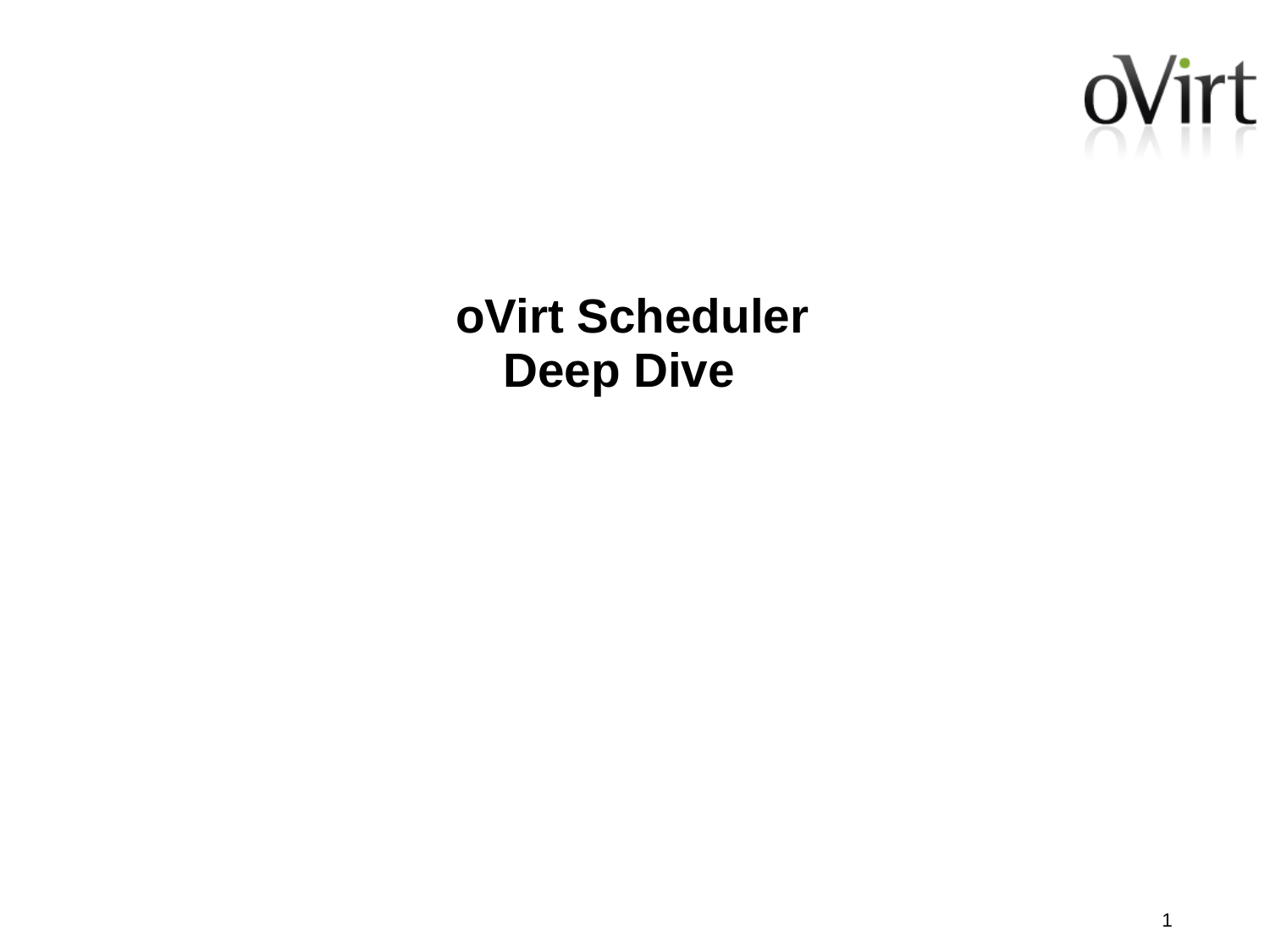# **Agenda**



- Intro
- Modules & Code Samples
	- Filter
	- Weight Module
	- Load Balance
- Implementation & Flows
	- Engine
	- External Scheduling Proxy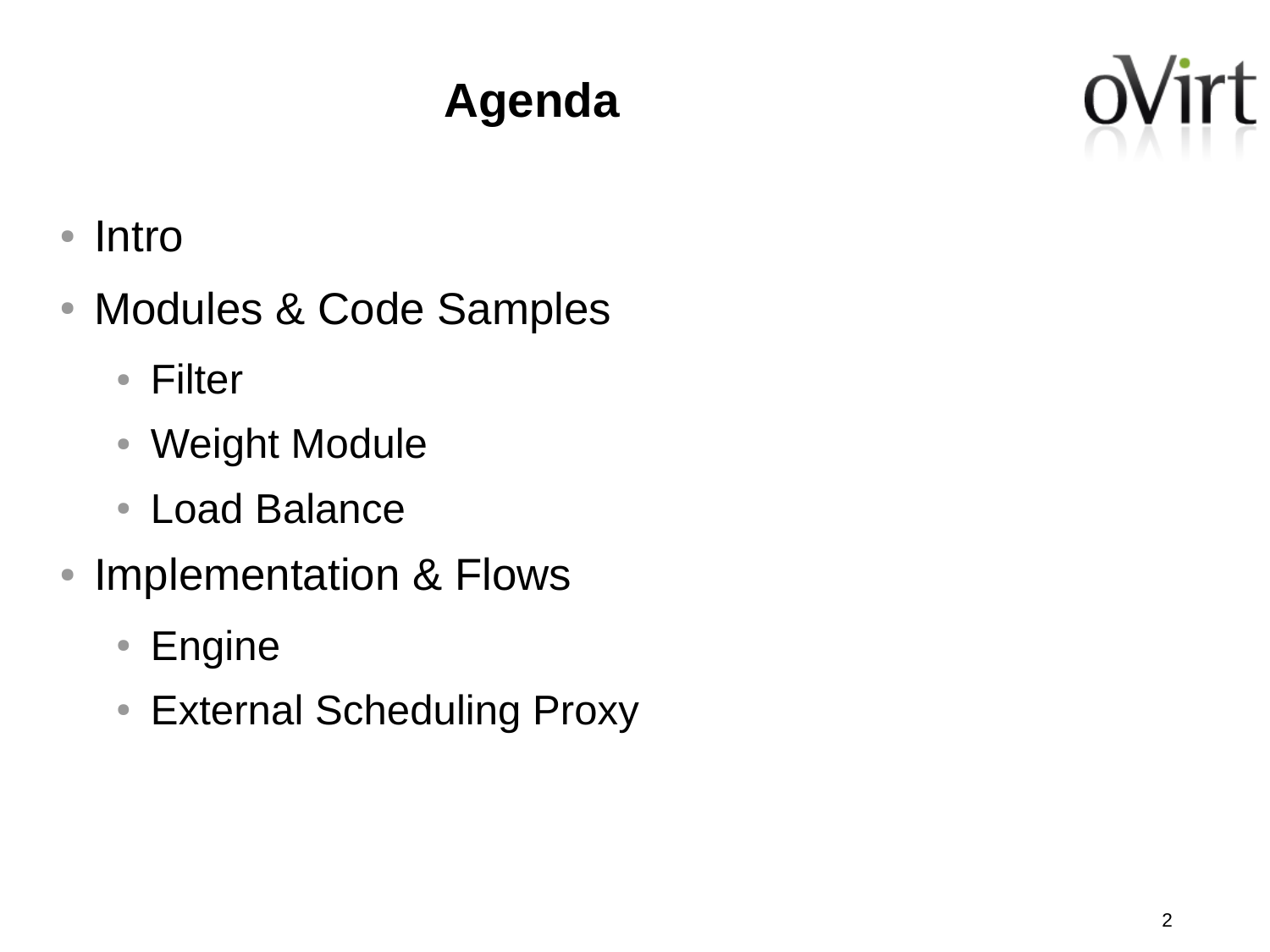# **Intro**



#### The need

*….*

*Re: [Users] How to define max number of running VMs on a host?*

*I have 4 graphic workstations with 3 graphic cards on each. I wanna passthrough graphic cards to the VMs one by one, since one workstation has only 3 cards, I must limit the number of running VM on a host to 3.*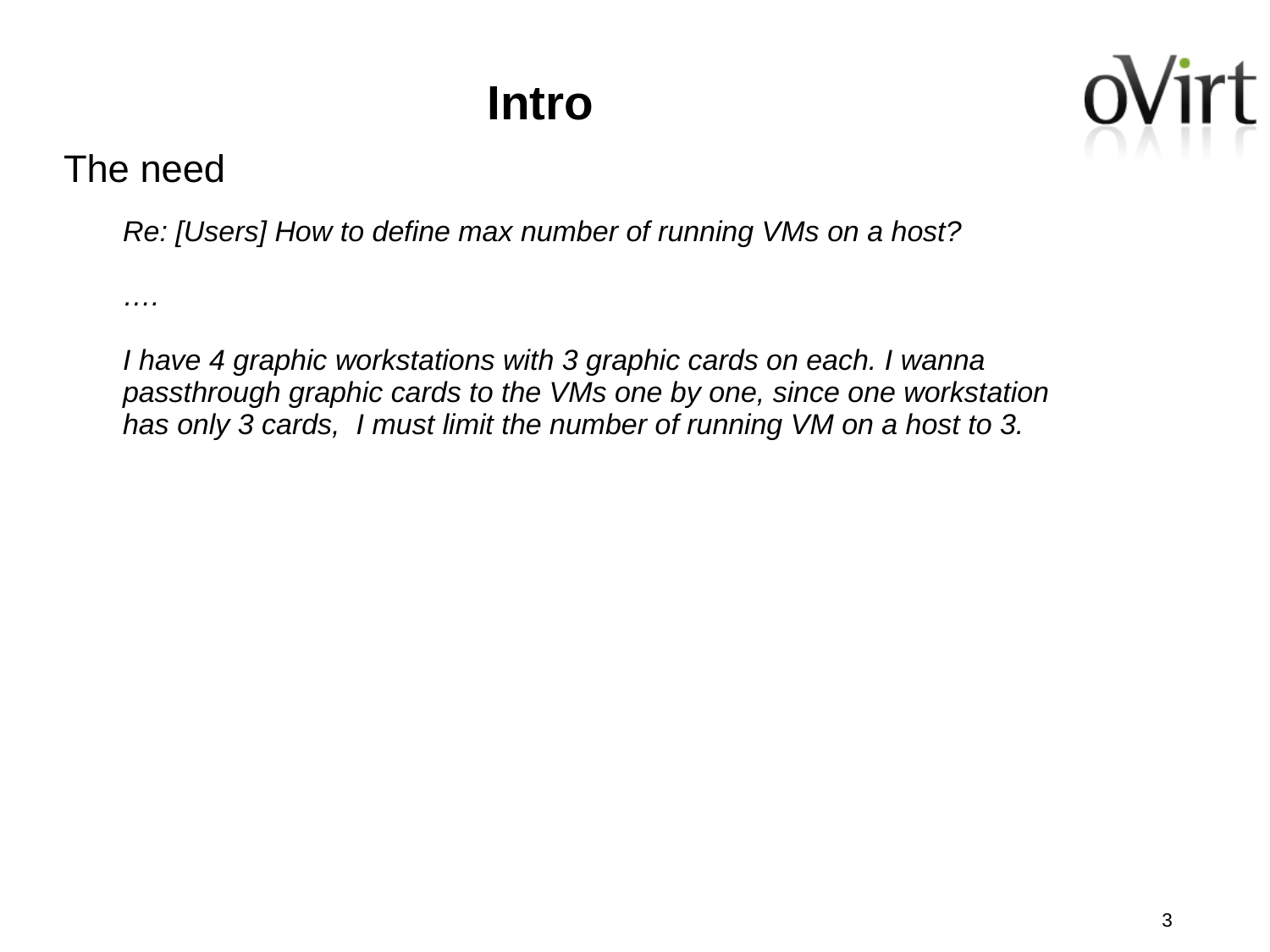# **Intro**

- Current oVirt Scheduler
	- Executes the selected distribution algorithm on the cluster:
		- Even Distribution
		- Power Saving
	- Selects a host to run/migrate VM on.
	- Balance: Selects a VM to migrate and Host to migrate to.
	- Only 2 distribution algorithms, taking into consideration only CPU usage
	- No way to construct a user defined scheduling policy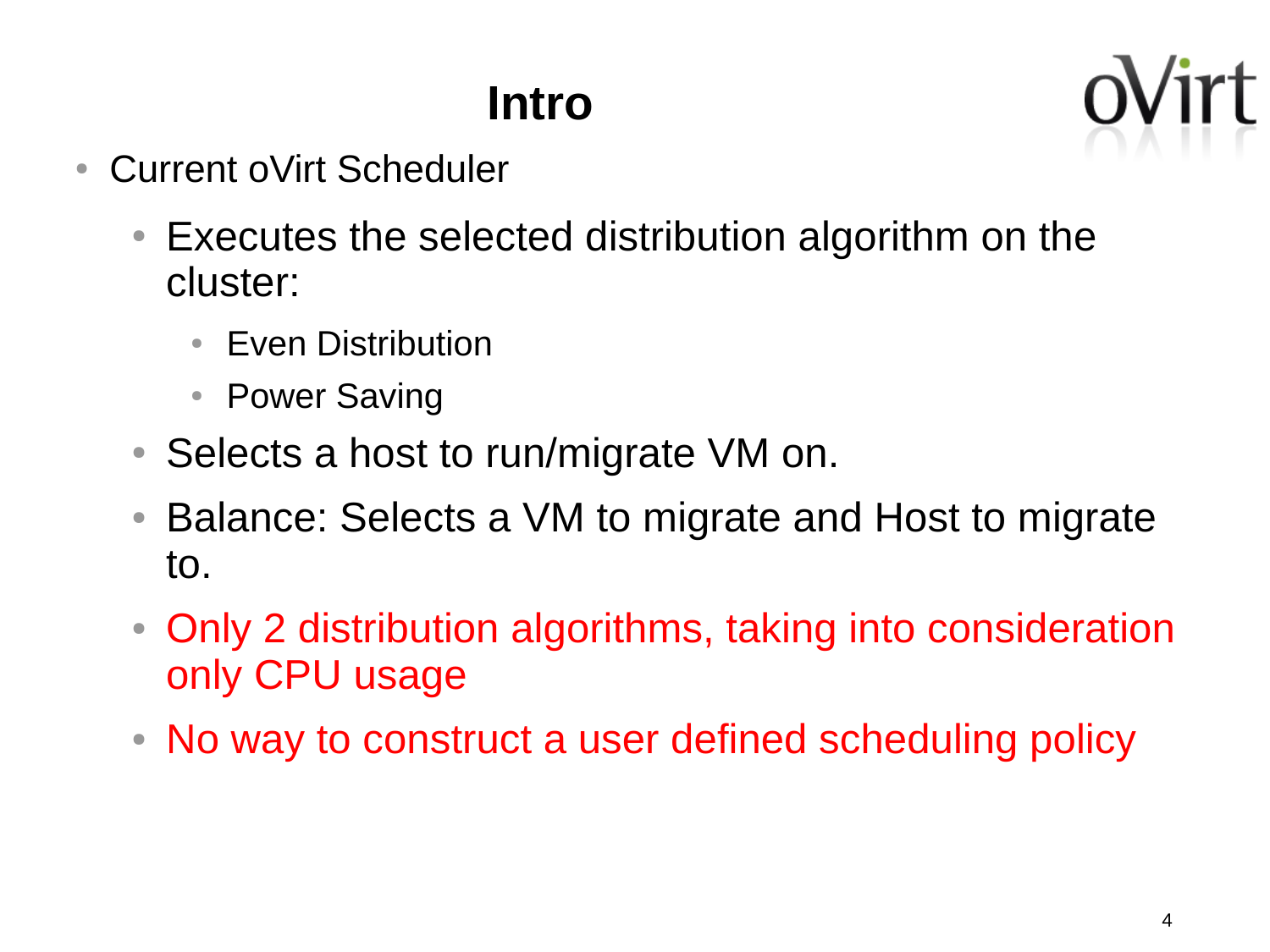# **Intro**



• The New Model\*



|        | func 1 | func 2        | sum   |
|--------|--------|---------------|-------|
| Factor | 5      | $\mathcal{P}$ |       |
| Host 2 | 10     | $\mathcal{P}$ | 54    |
| Host 4 | 3      | 12            | $39*$ |

**\*Host 4 sum: 3\*5+12\*2 = 39**

\*Uses Nova Scheduling concepts.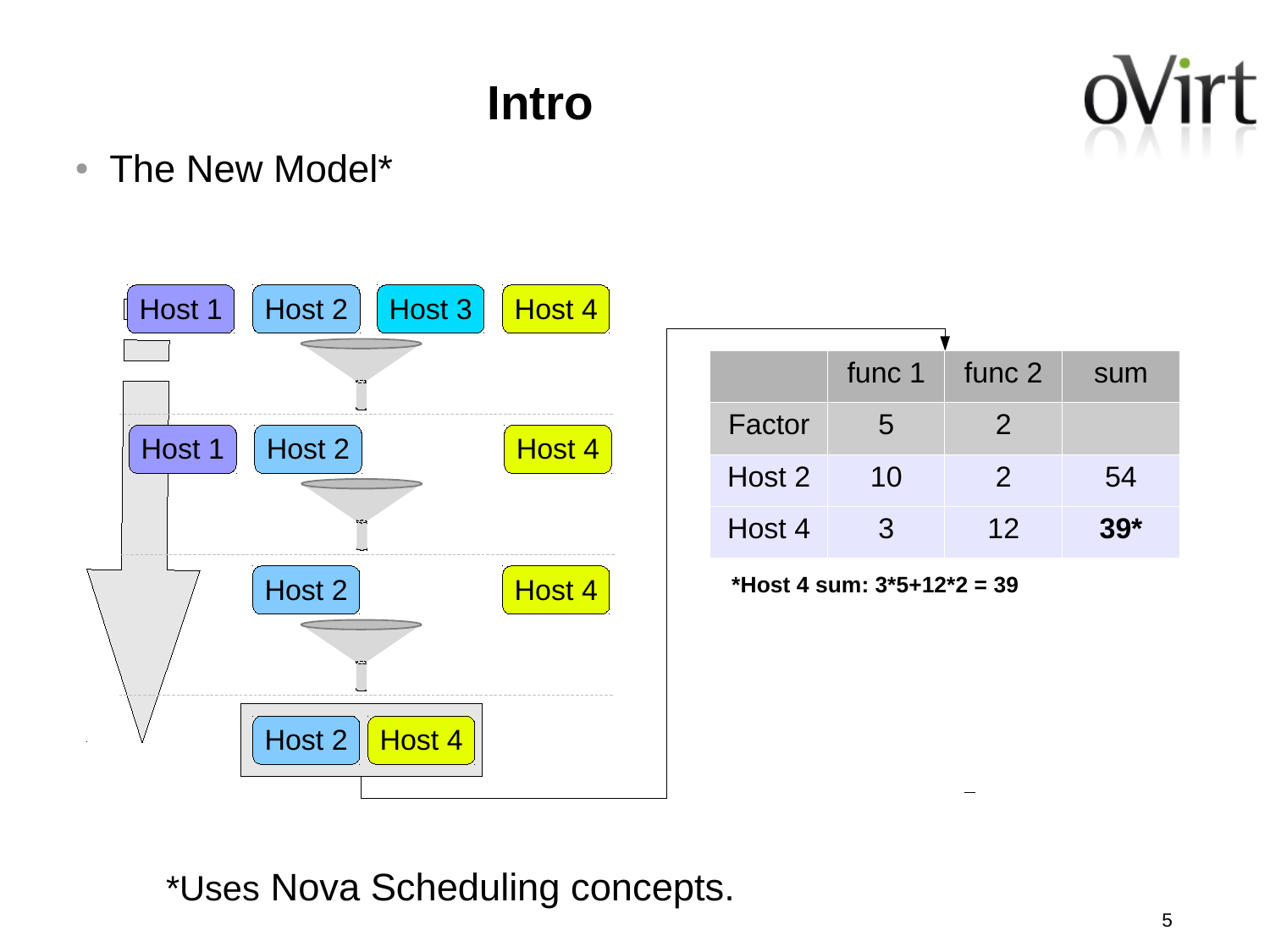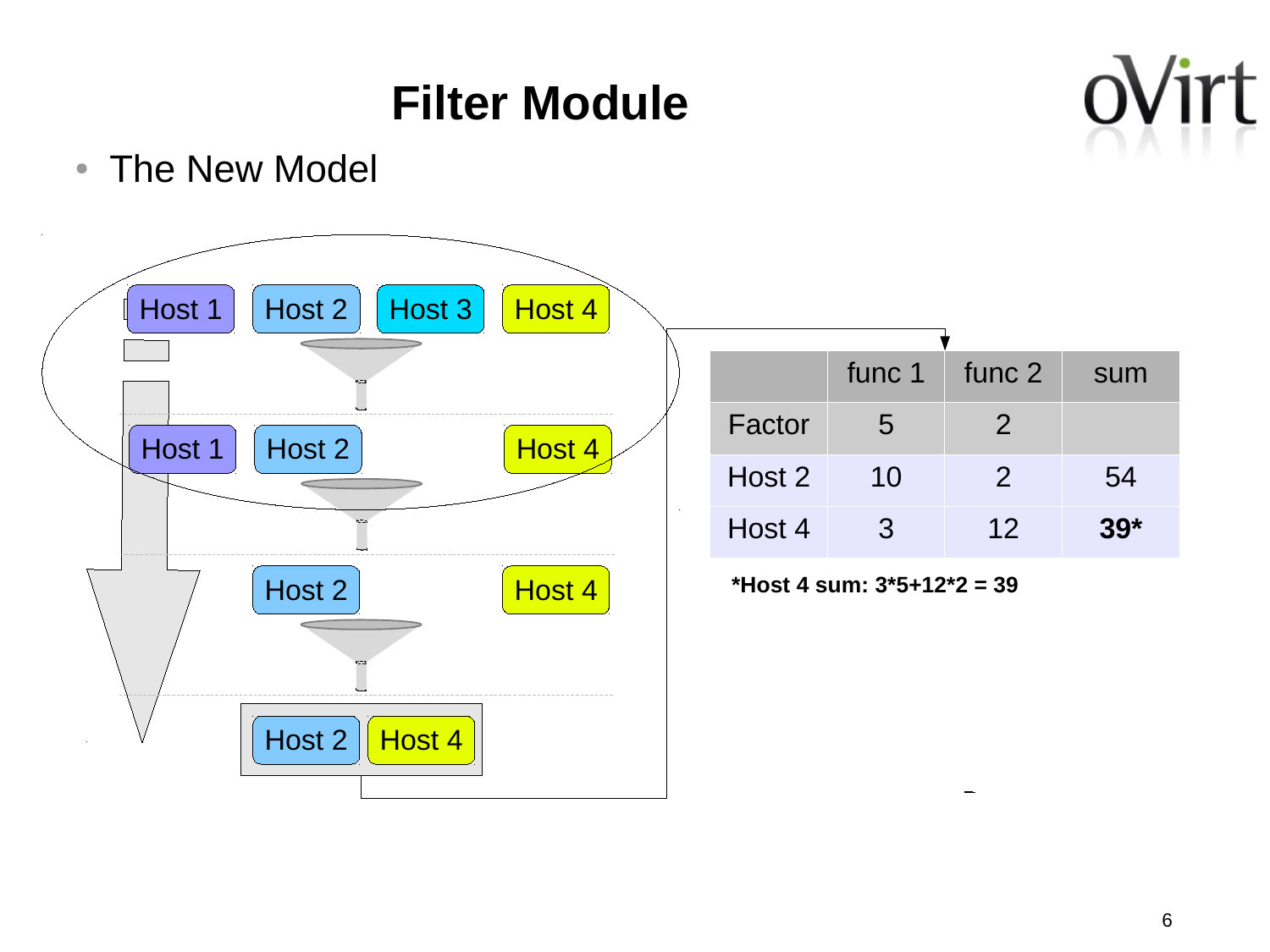## **Filter Module**



- A basic logic unit which filters out hypervisors who do not satisfy the hard constraints for placing a given VM
	- Clear cut logic
	- Easy to write and maintain
	- Chained up-dependently to allow complete filtering
	- Allows custom parameters
- Existing logic (pin-to-host, memory limitations, etc.) is translated into filters
- External filters written in python can be loaded into engine.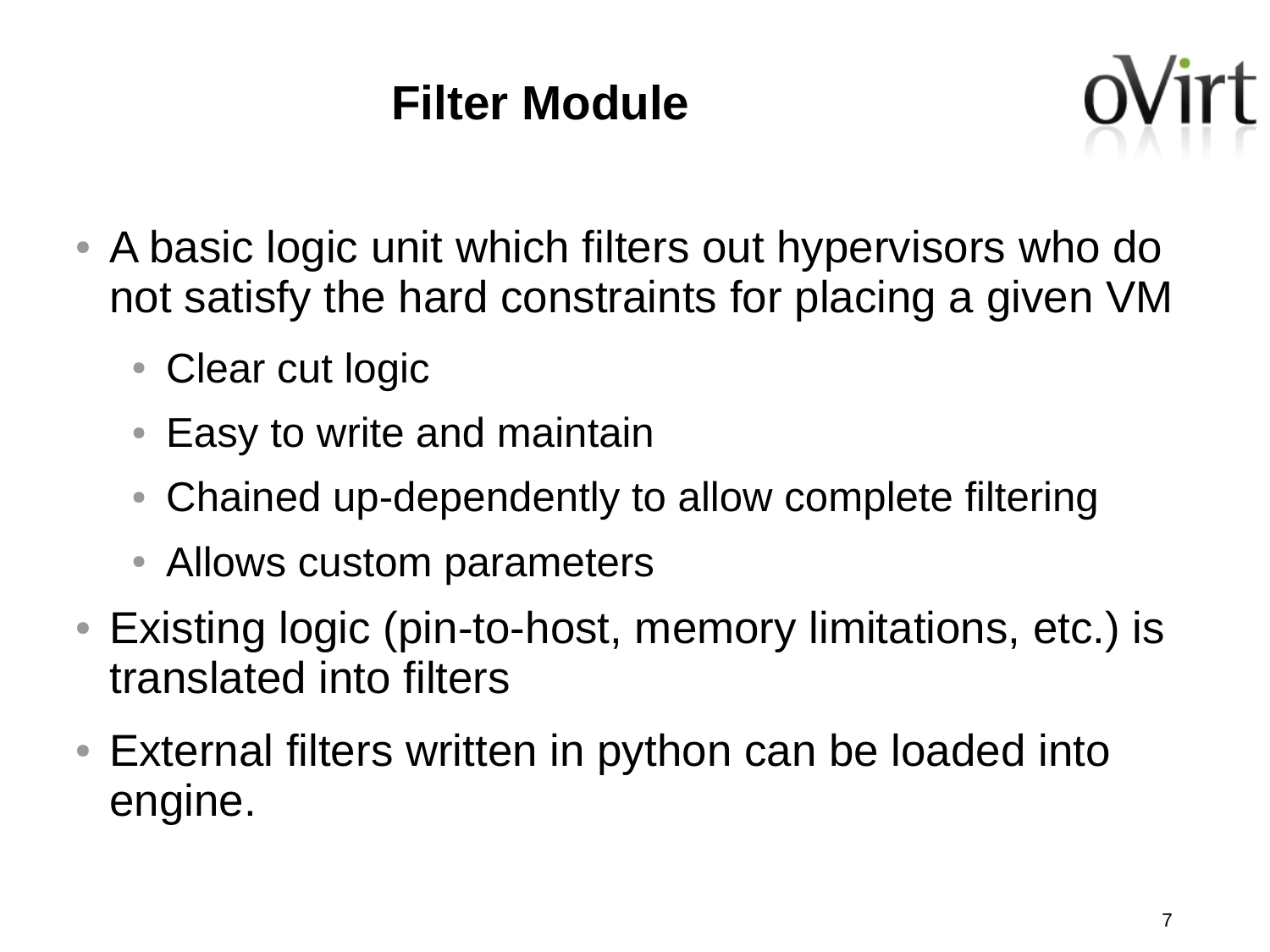#### **Let's go back to the example**



*Re: [Users] How to define max number of running VMs on a host?*

*….*

*I have 4 graphic workstations with 3 graphic cards on each. I wanna passthrough graphic cards to the VMs one by one, since one workstation has only 3 cards, I must limit the number of running VM on a host to 3.*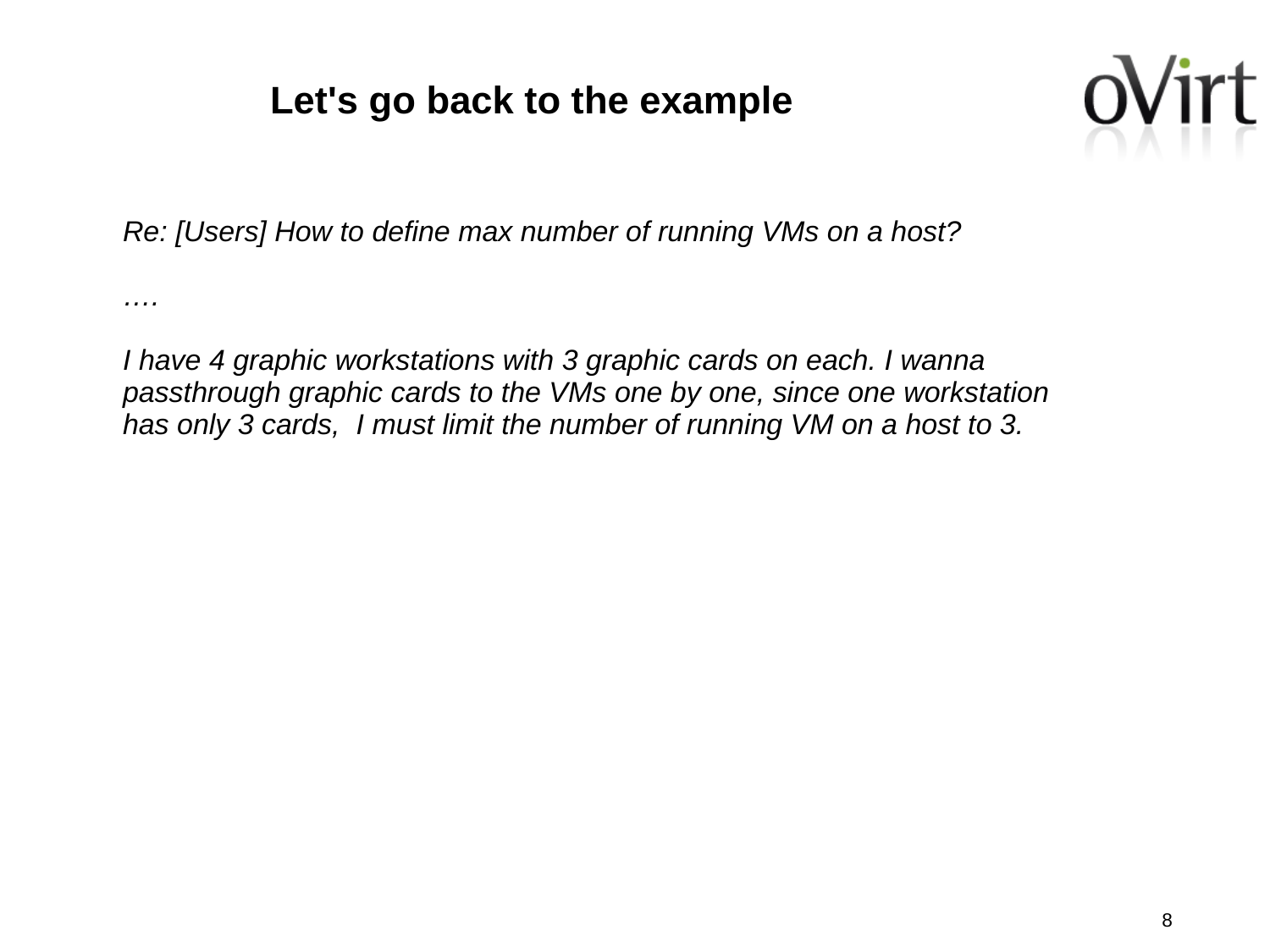#### **Let's go back to the example**



*Re: [Users] How to define max number of running VMs on a host?*

*….*

*I have 4 graphic workstations with 3 graphic cards on each. I wanna passthrough graphic cards to the VMs one by one, since one workstation has only 3 cards, I must limit the number of running VM on a host to 3.*

Filter: filters out hosts with number running of vms > 3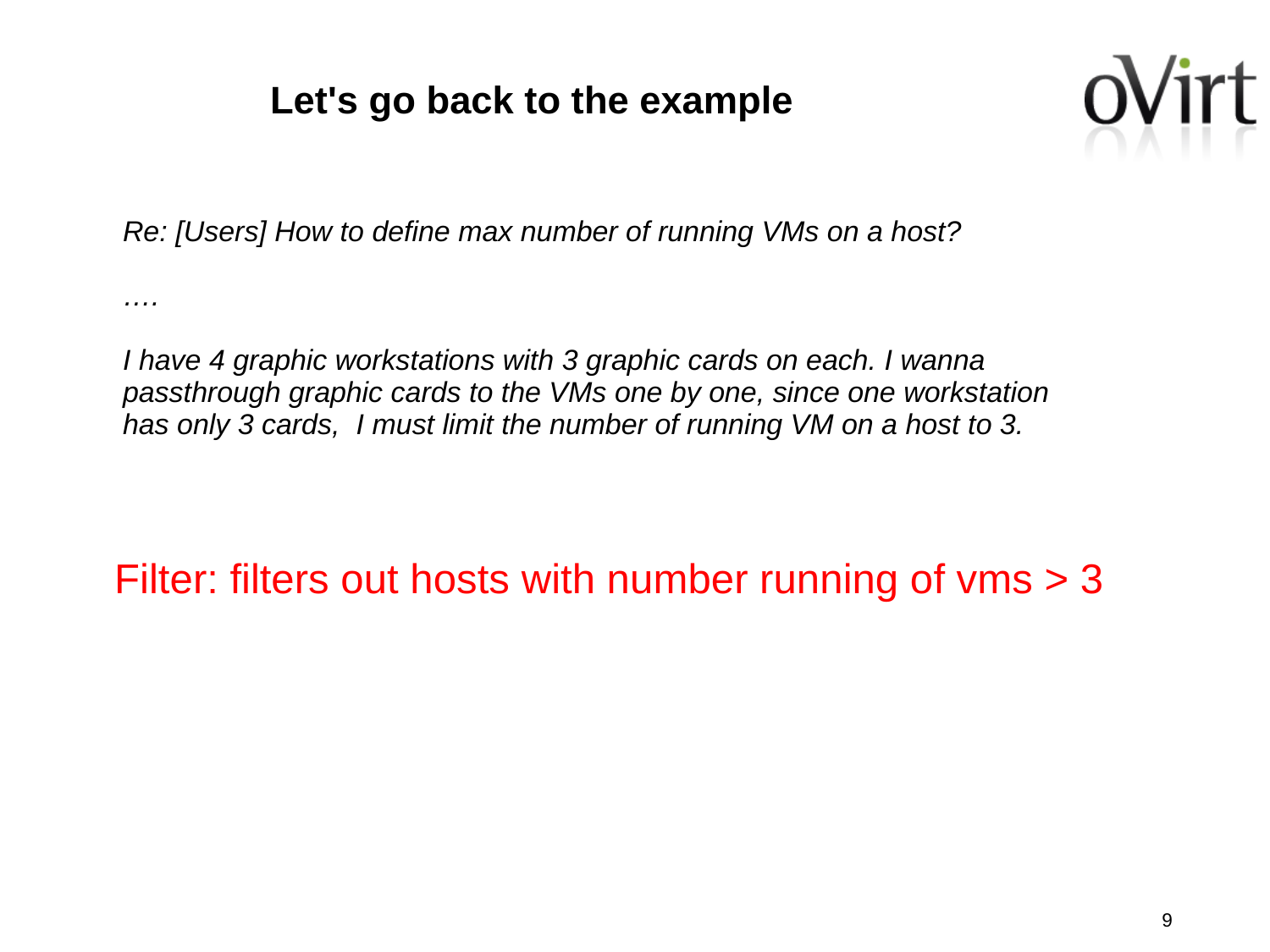

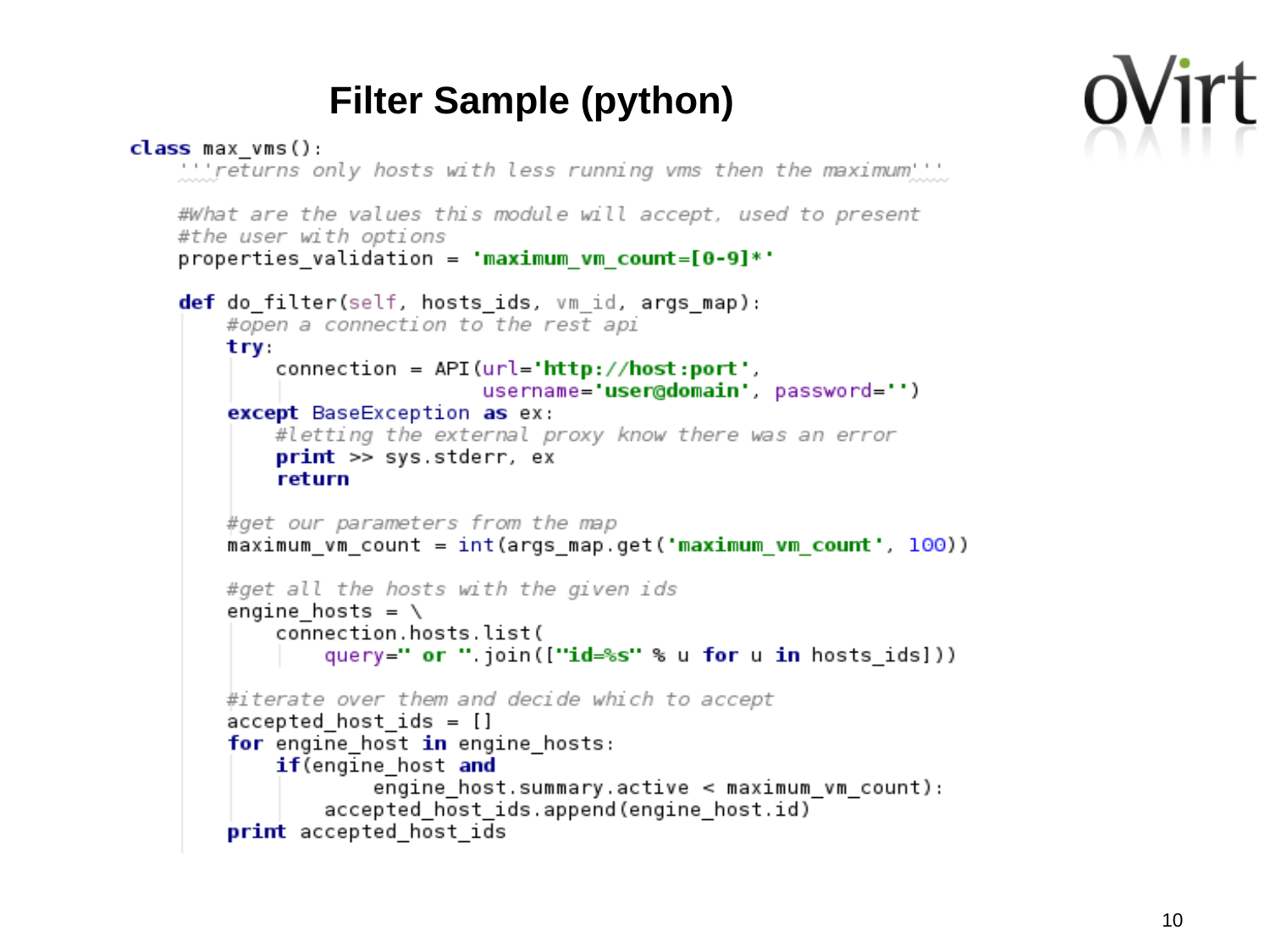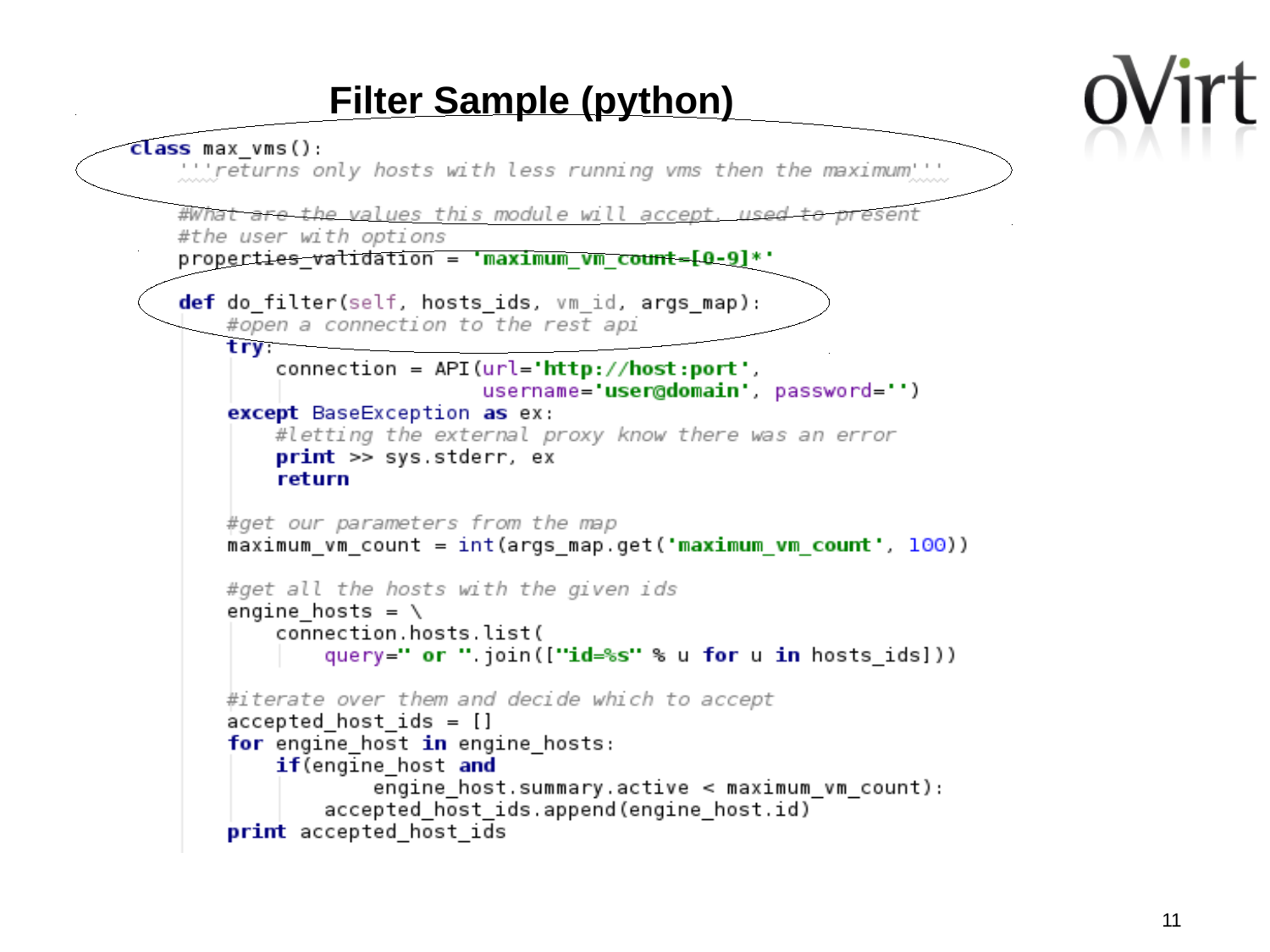

 $class max runs()$ :

" 'returns only hosts with less running vms then the maximum

```
#What are the values this module will accept, used to present
#the user with options
properties validation = 'maximum vm count=[0-9]*'
def do filter(self, hosts ids, vm id, args map):
    #open a connection to the rest api
    try.
        connection = API (url='http://host:port'.)username='user@domain' password='')
    except BaseException as ex:
        #letting the external proxy know there was an error
        print \gg sys. stderr, exreturn
    #get our parameters from the map
    maximum vm count = int(args map.get('maximum <math>vm</math> count', 100))#get all the hosts with the given id
    engine hosts = \setminusconnection.hosts.list(
            query=" or ".join(["id=%s" % u for u in hosts ids]))
    #iterate over them and decide which to accept
    accepted hostids = []for engine host in engine hosts:
        if(engine host and
                enqine host.summary.active < maximum vm count):accepted host ids.append(engine_host.id)
    print accepted host ids
```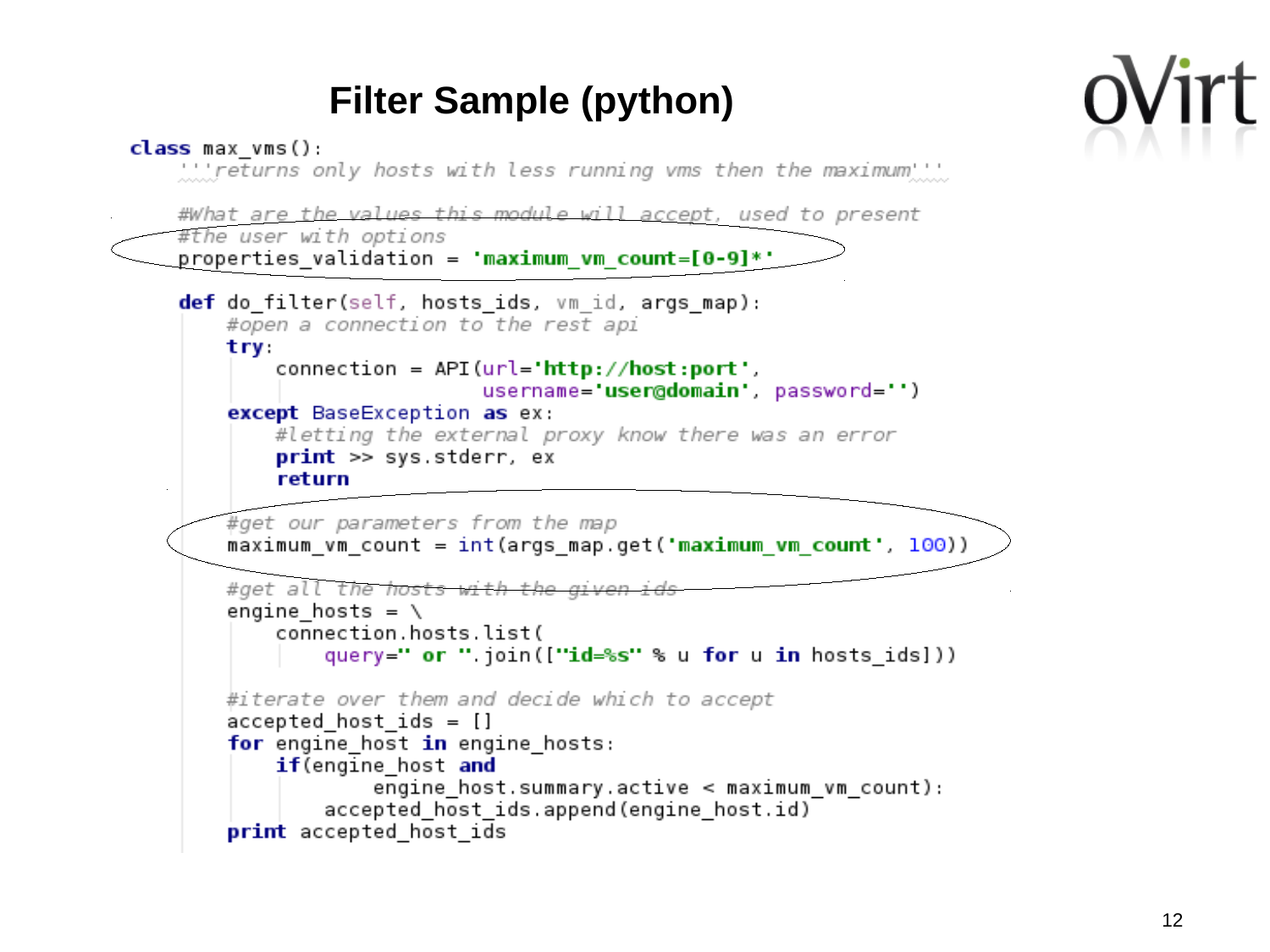

```
class max runs():
    " returns only hosts with less running vms then the maximum"
    #What are the values this module will accept, used to present
    #the user with options
    properties validation = 'maximum vm count=[0-9]*'
    def do filter(self, hosts ids, vm id, args map):
        #open a connection to the rest api
        try-
            connection = API (url='http://host:port'.)username='user@domain', password='')
        except BaseException as ex:
            #letting the external proxy know there was an error
            print \gg sys. stderr, exreturn
        #get our parameters from the map
        maximum vm count = int(args) map.get('maximum vm count', 100))
        #get all the hosts with the given ids
        engine hosts = \backslashconnection.hosts.list(
                query=" or ".join(["id=%s" % u for u in hosts ids}})
        #iterate over them and decide which to accept
        accepted hostids = []for engine host in engine hosts:
            if(engine host and
                    enqine host.summary.active < maximum vm count):accepted host ids.append(engine_host.id)
        print accepted host ids
```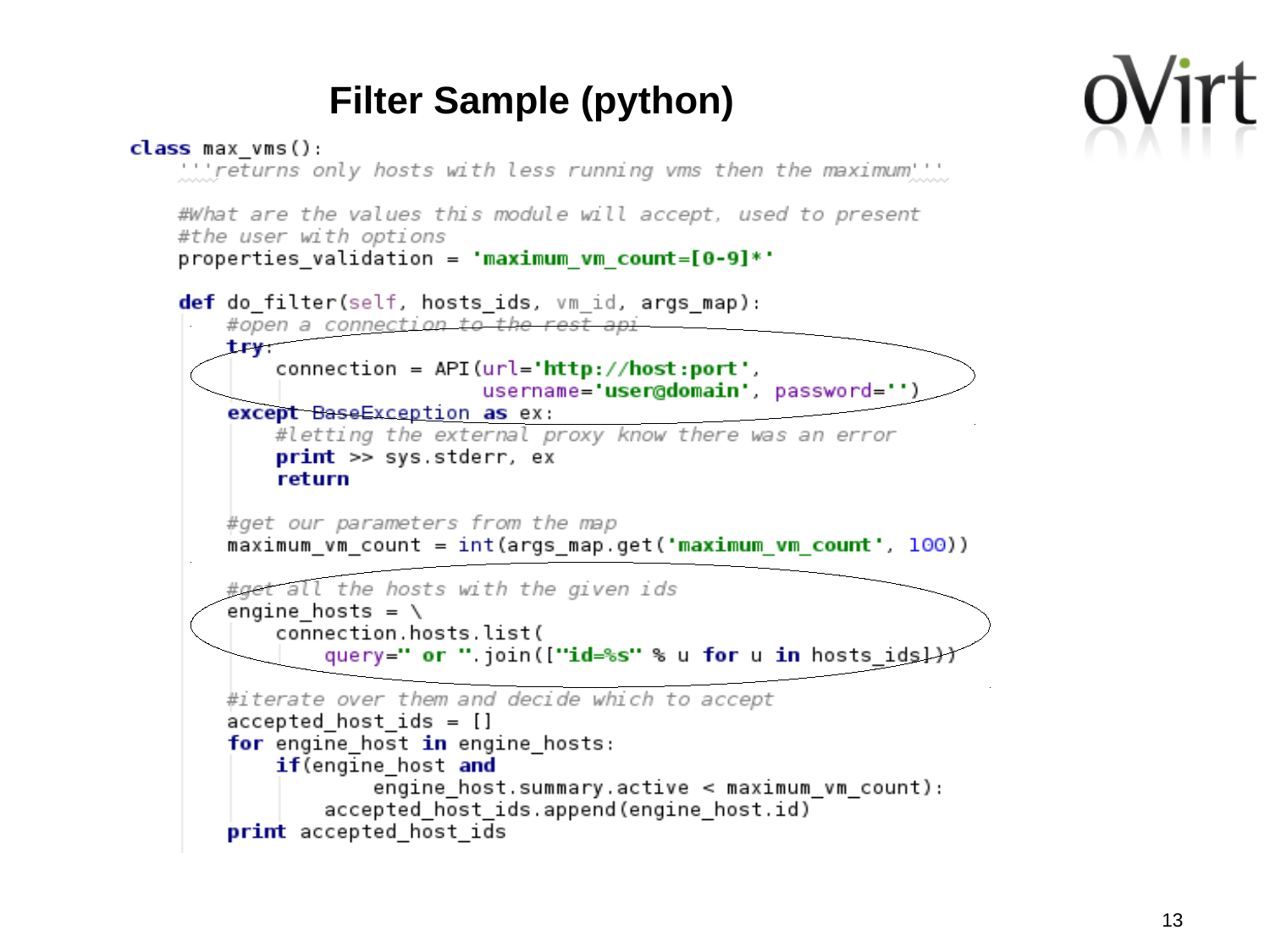```
class max runs():
    " returns only hosts with less running vms then the maximum"
    #What are the values this module will accept, used to present
    #the user with options
    properties validation = 'maximum vm count=[0-9]*'
    def do filter(self, hosts ids, vm id, args map):
        #open a connection to the rest api
        try.
            connection = API (url='http://host:port'.)username='user@domain' password='')
        except BaseException as ex:
            #letting the external proxy know there was an error
            print \gg sys. stderr, exreturn
        #get our parameters from the map
        maximum vm count = int(args) map.get('maximum vm count', 100))
        #get all the hosts with the given ids
        engine hosts = \setminusconnection hosts list(
                query=" or ".join(["id=%s" % u for u in hosts ids]))
        #iterate over them and decide which to accept
        \acute{a} ccepted host ids = []for engine host in engine hosts:
            if (engine host and
                    enqine host.summary.active < maximumvm wm count:
                accepted host ids.append(engine host.id)
        print accepted host ids
```
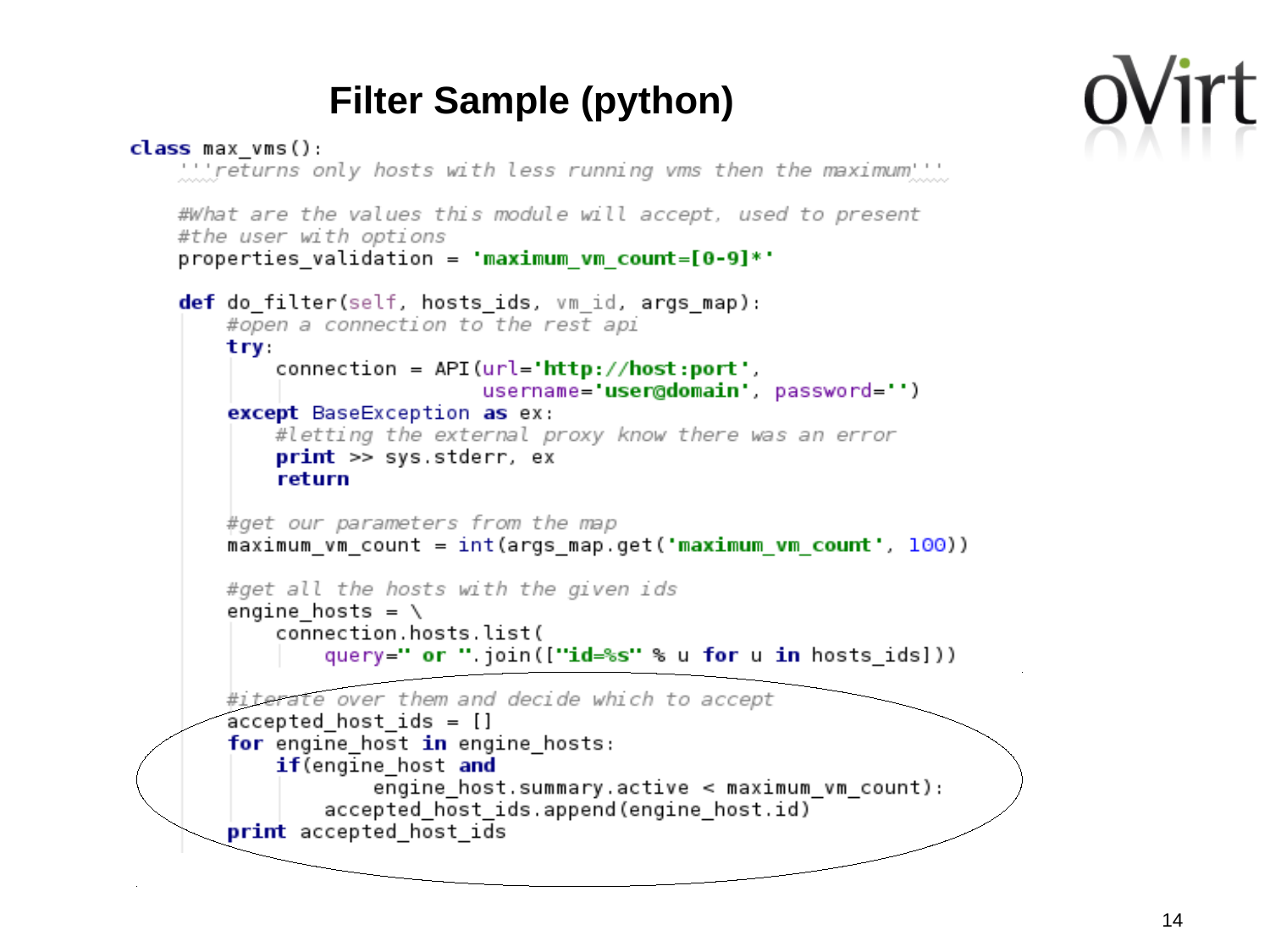#### **Filter Sample (Java)**



```
@Override
public List<VDS> filter(List<VDS> hosts,
        VM vm, Map<String,
        String> parameters,
        List<String> messages) {
    List<VDS> list = new ArrayList<VDS>();
    for (VDS vds : hosts) {
        Integer cores = SlaValidator.getInstance().getEffectiveCpuCores(vds);
        if (cores != null && vm.getNumOfCpus() > cores) {
            messages.add(VdcBllMessages.ACTION TYPE FAILED VDS VM CPUS.toString());
            log debugFormat("host \{0\} has less cores (\{1\}) than vm cores (\{2\})",
                    vds.getName(),
                    cores,
                    vm.getNumOfCpus());
            continue,
        list.add(vds);
    ł
    return list;
}
```
\* getEffectiveCpuCores(): checks whether threads count as cores

 $\mathbf{I}$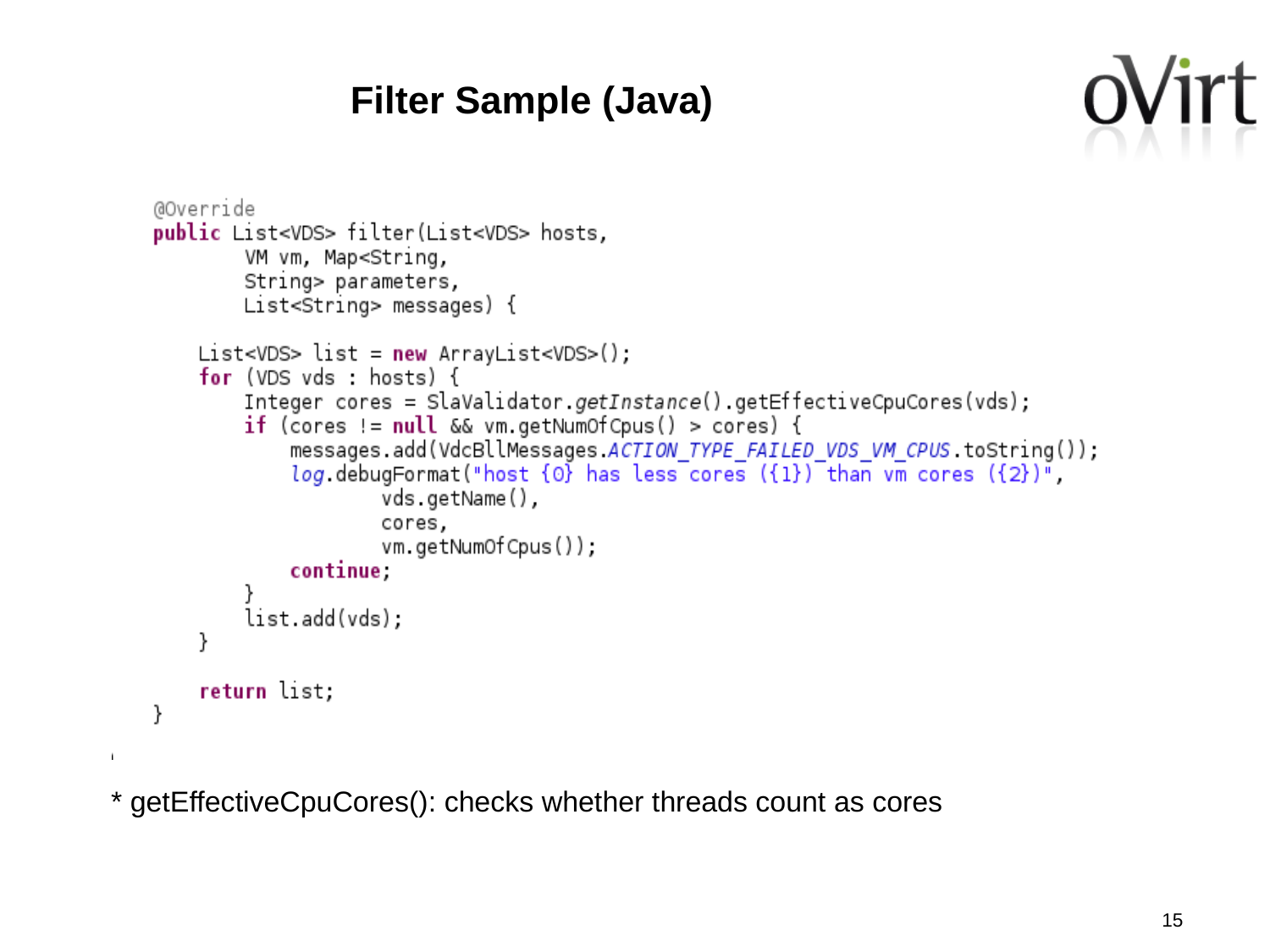#### **Filter Sample (Java)**



```
@Override
public List<VDS> filter(List<VDS> hosts,
        VM vm, Map<String,
        String> parameters,
        List<String> messages) {
    List<VDS> list = new ArrayList<VDS>();
    for (VDS vds : hosts) {
        Integer cores = SlaValidator.getInstance().getEffectiveCpuCores(vds);
           (cores != null & w \leq w \leq (rows 0) > cores)−if.
            messages add(VdcBllMessages ACTION TYPE FAILED VDS VM CPUS toString());
            log debugFormat("host \{0\} has less cores (\{1\}) than vm cores (\{2\})",
                    vds.getName(),
                    cores,
                    vm.getNumOfCpus());
            continue,
        list.add(vds);
    ł
    return list;
}
```
\* getEffectiveCpuCores(): checks whether threads count as cores

 $\mathbf{I}$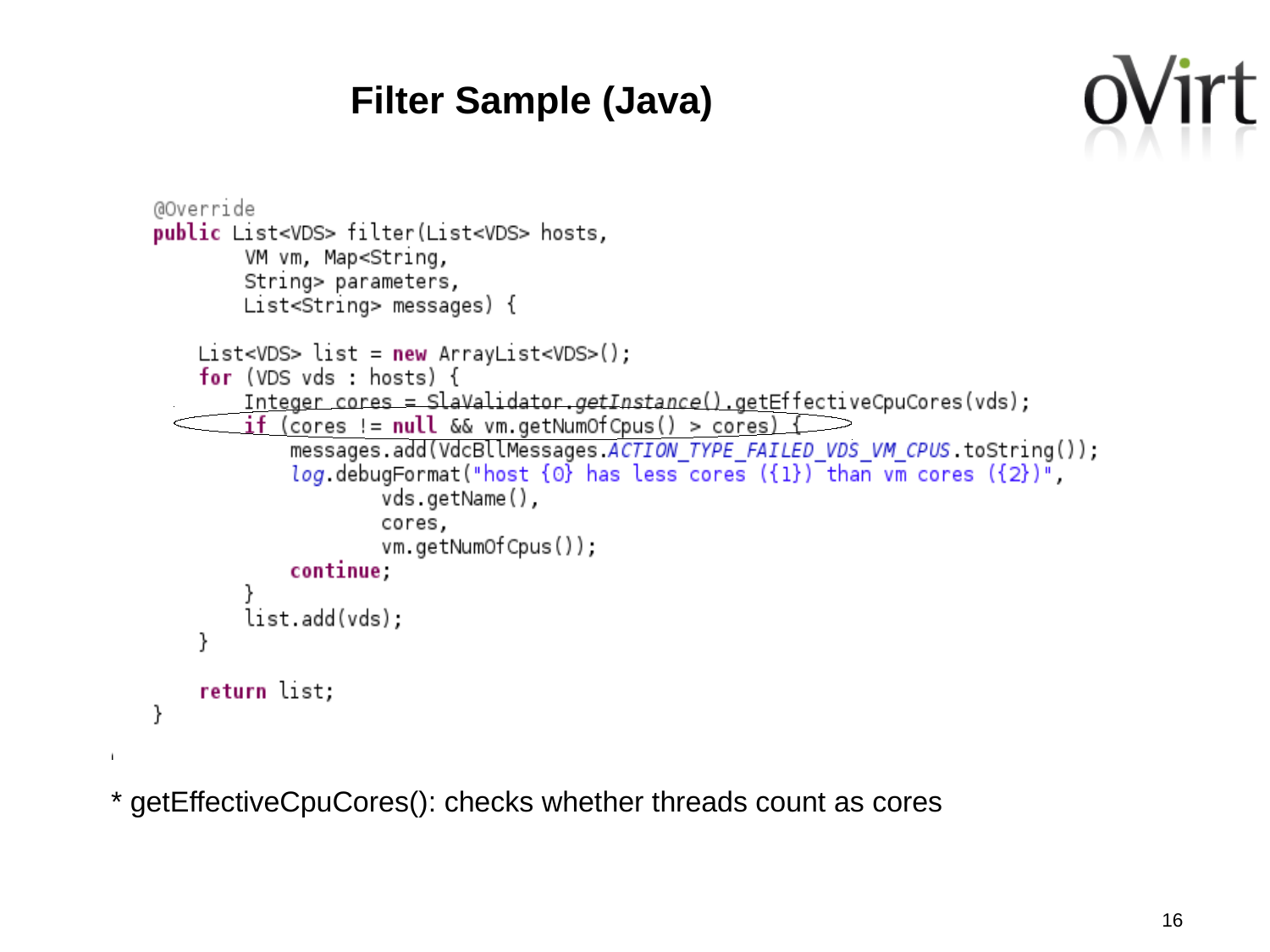## **Weight Module**



• The New Model

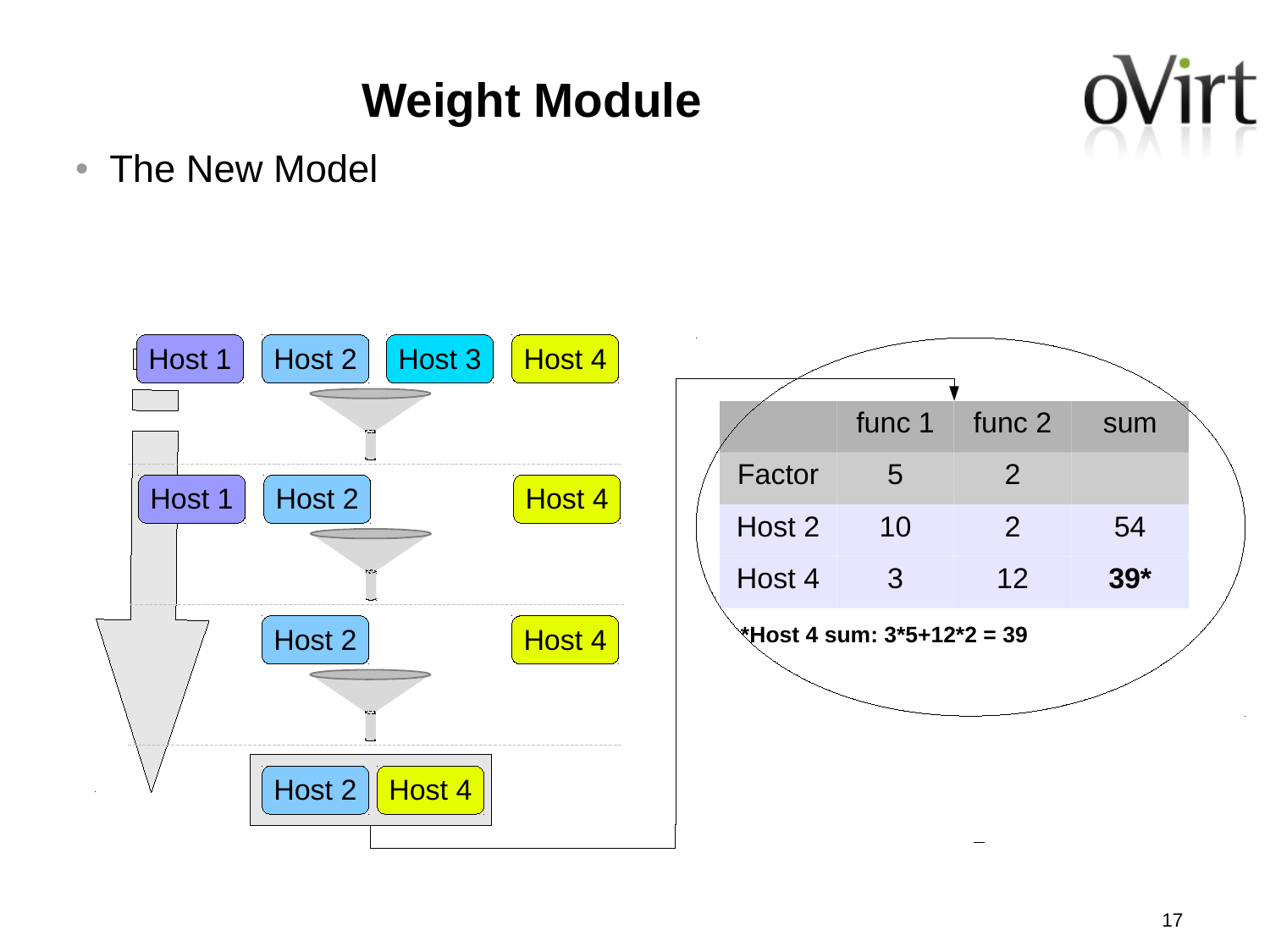### **Weight Module**



- The Weight Module scores each host according to its logic
- Lowest weight is the most preferable candidate
- Weights can be prioritized using Factors; default factor is 1
- Ultimately, we will construct a cost table, which will order the hosts (we will try to run the VM on the best host)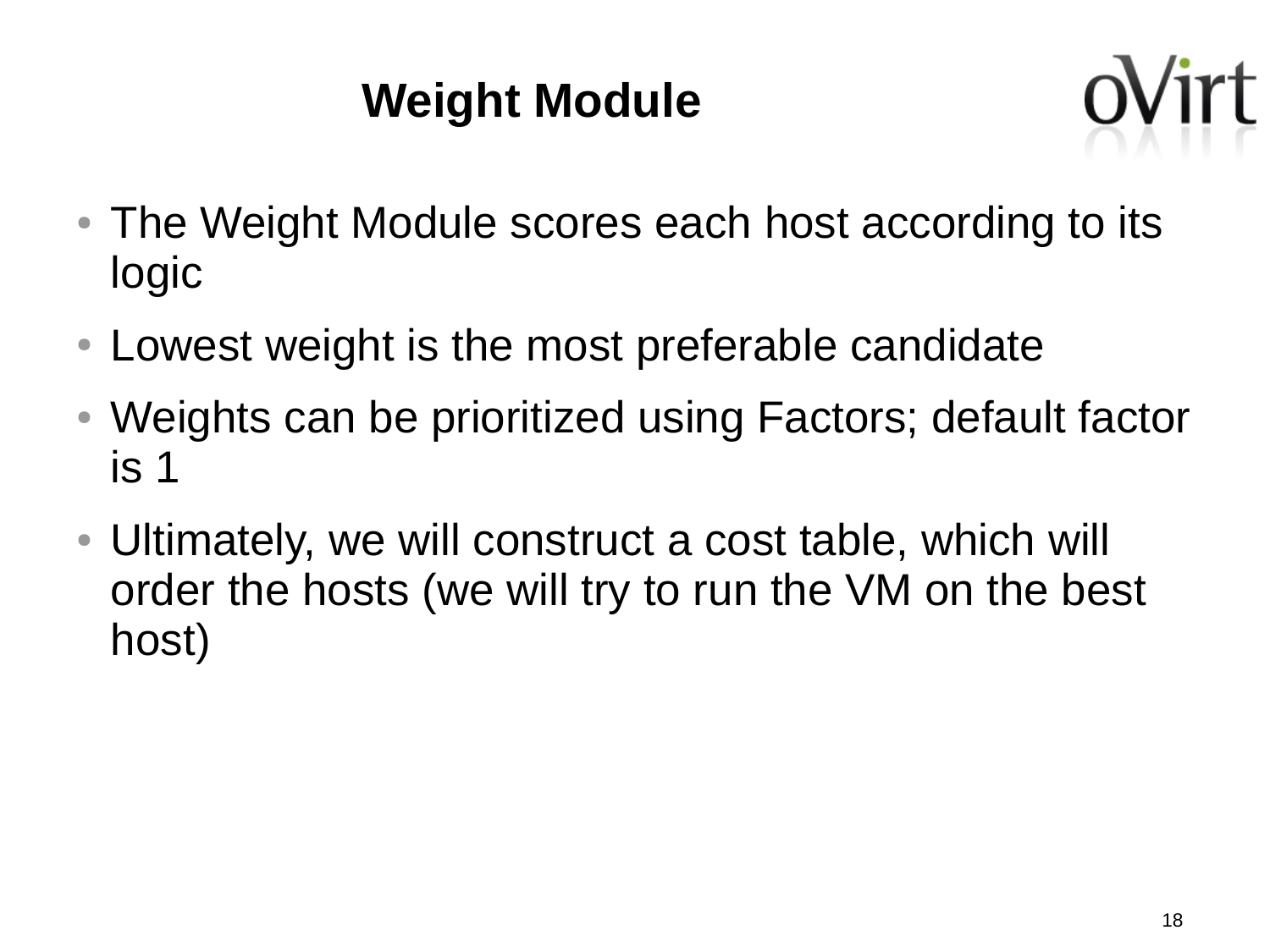# **Weight Module (cont.)**



- Predefined Weight Modules:
	- Even Distribution
		- Each host weight will be scored according to CPU load, SPMs will be scored higher.
	- Power Saving
		- Define Max Weight
		- if (no VMs on Host)  $\rightarrow$  Max Weight
		- Else (Max Weight Even Distribution Weight)
- External Weight Modules written in python can be loaded into engine.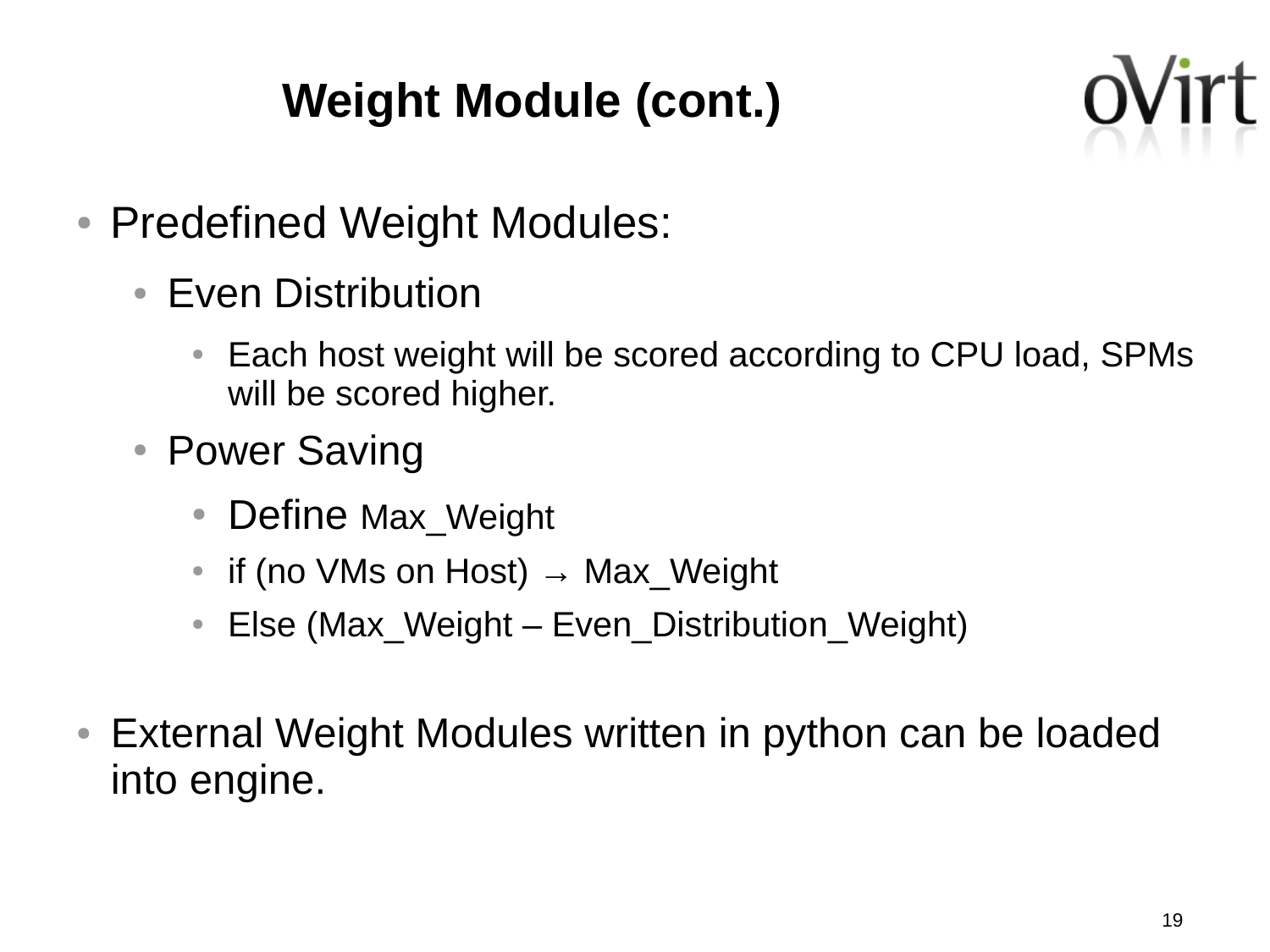#### **Weight module Sample**



```
(class even vm distribution();
    the rank hosts by the number of running vms on them, with the least first.
    properties validation = \cdotdef do score (self, hosts ids, vm id, args map):
\mathbb{L}#open a connection to the rest api
        try.
             connection = API (url='http://host:port'.)except BaseException as ex:
             #letting the external proxy know there was an error
             print \gg sys.stderr, ex
             return
        #get all the hosts with the given ids
        engine hosts = \backslashconnection hosts list(
                 query=" or " \text{join}([\text{"id}=\text{ss}" \text{`s} u \text{ for } u \text{ in hosts} ids]))#iterate over them and score them based on the number of vms running
        host scores = []for engine host in engine hosts:
             if(engine host and
                     engine host.summary):
                 host scores append((engine host.id, engine host.summary.active))
        print host scores
\mathbb{L}
```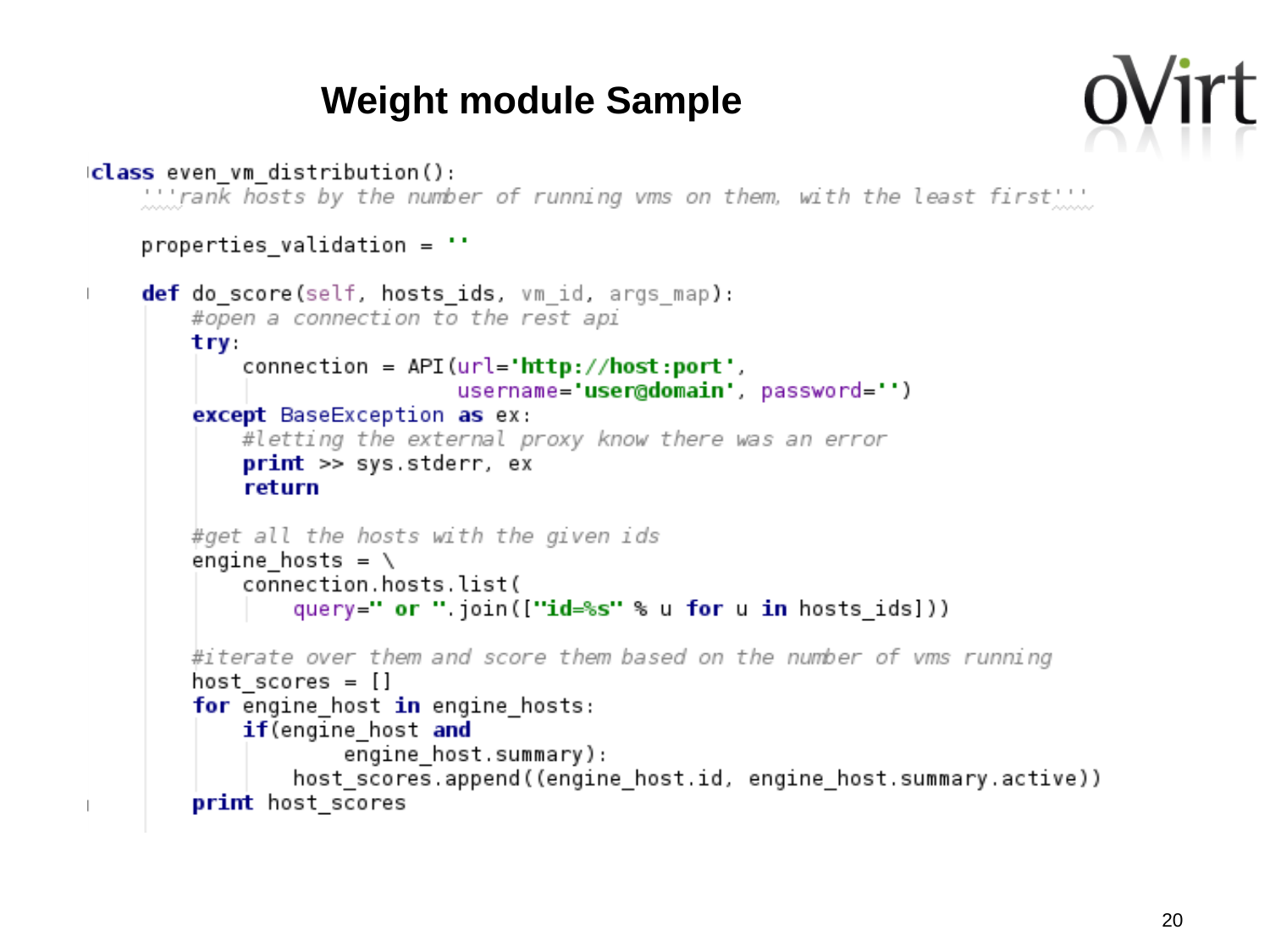#### **Weight module Sample**(class even ym distribution();  $\cdots$  rank hosts by the number of running vms on them, with the least first  $\cdots$ properties validation = def do score (self, hosts ids, vm id, args map): #open a connection to the rest api **try**  $connection = API (url='http://host:port'.)$ except BaseException as ex: #letting the external proxy know there was an error  $print \gg$  sys.stderr, ex return #get all the hosts with the given ids engine hosts =  $\setminus$ connection hosts list( query=" or "  $\text{join}([\text{"id}=\text{ss}" \text{`s} u \text{ for } u \text{ in hosts} ids]))$ #iterate over them and score them based on the number of vms running host scores  $= []$ for engine host in engine hosts: if(engine host and engine host.summary): host scores append((engine host.id, engine host.summary.active)) print host scores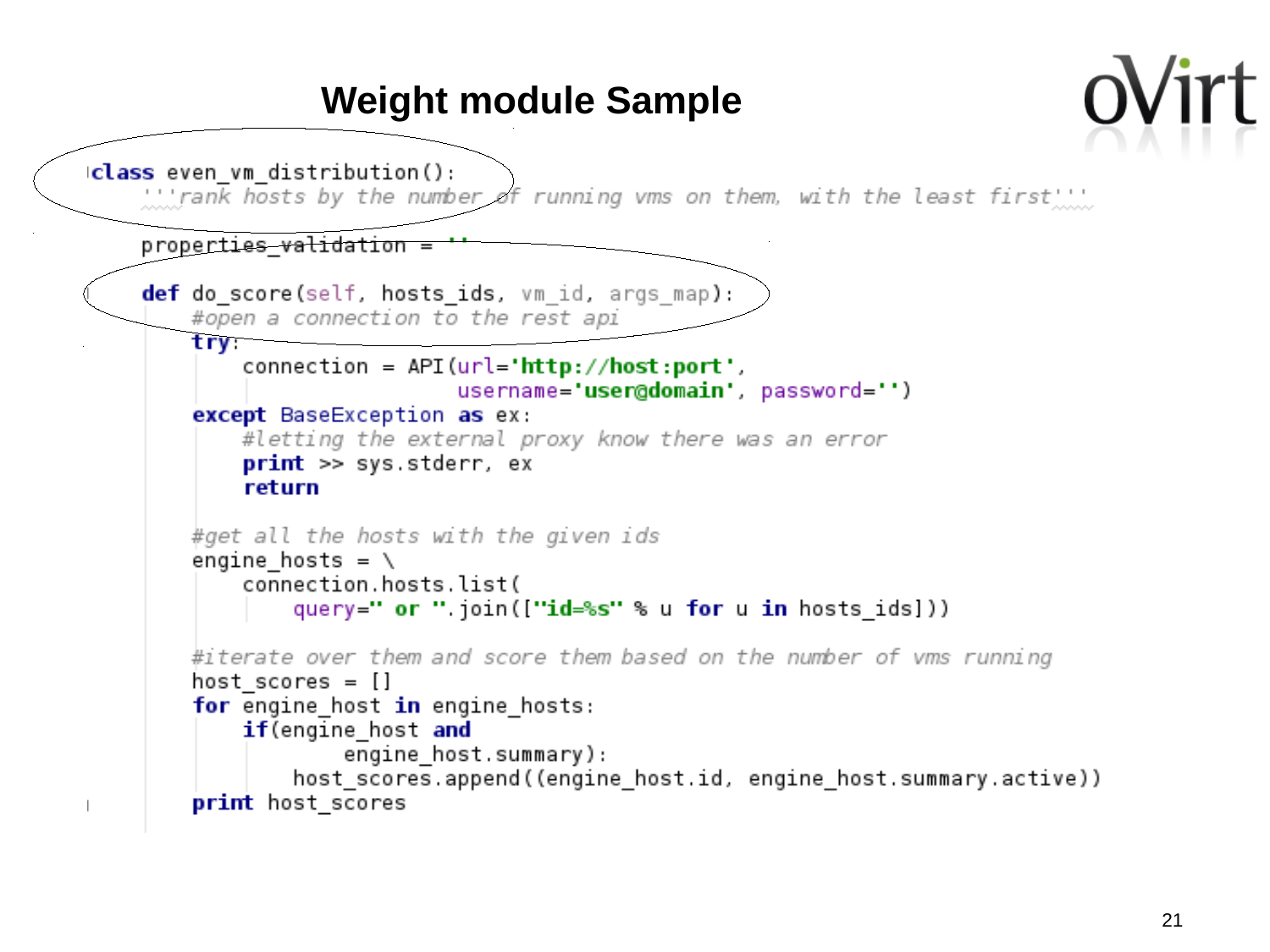#### **Weight module Sample**



```
(class even vm distribution();
    "''rank hosts by the number of running vms on them, with the least first'''
    properties validation = \cdotdef do score (self, hosts ids, vm id, args map):
        #open a connection to the rest api
        try.
            connection = API (url='http://host:port'.)except BaseException as ex:
            #letting the external proxy know there was an error
            print \gg sys.stderr, ex
            return
        #get all the hosts with the given ids
        engine hosts = \setminusconnection.hosts.list(
                query=" or ".join(["id=%s" % u for u in hosts_idsl))
        #iterate over them and score them based on the number of yms running
        host scores = []for engine host in engine hosts:
            if(engine host and
                    engine host.summary):
                host scores.append((engine host.id, engine host.summary.active))
        print host scores
```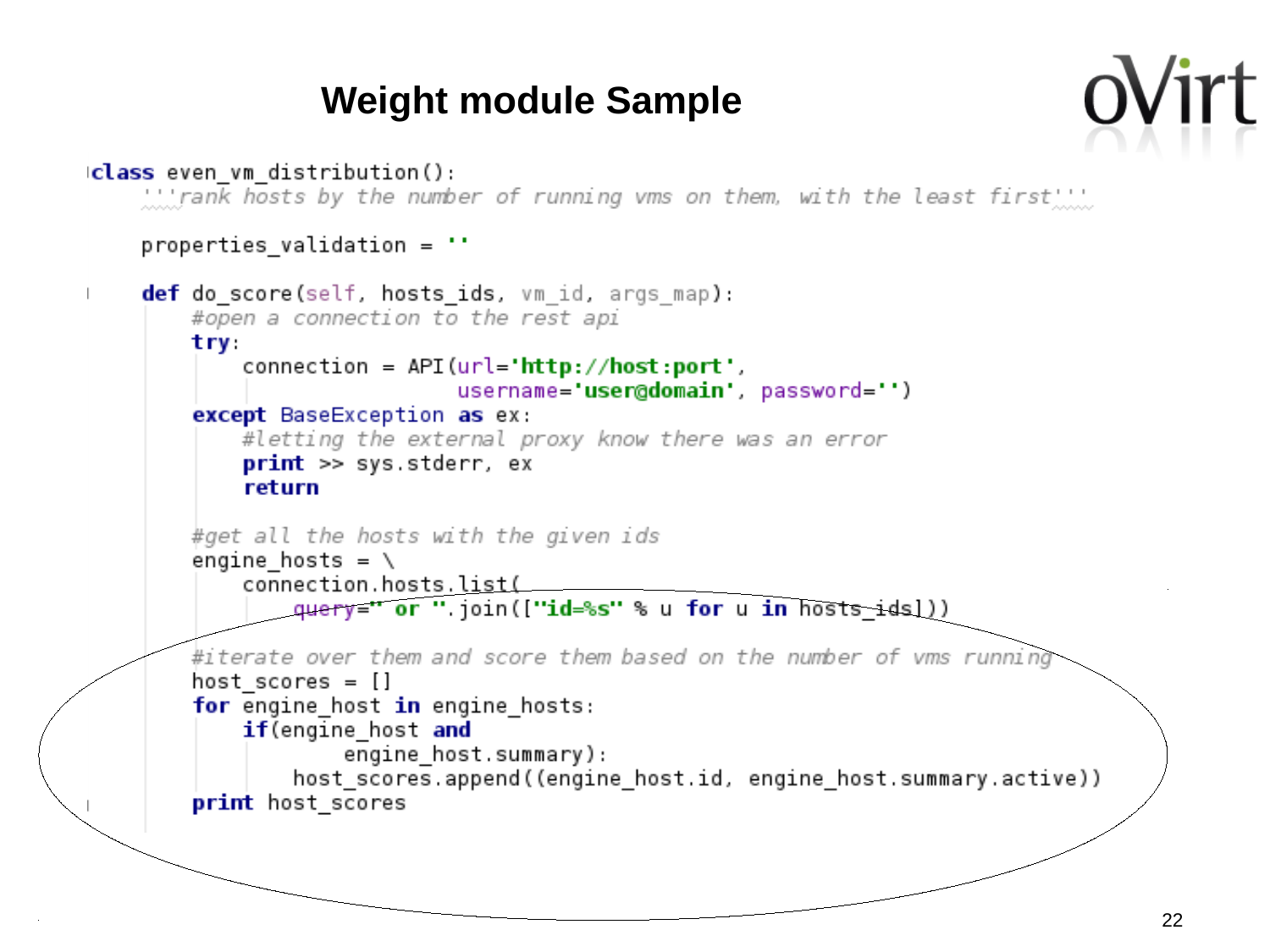## **Load Balancing**



- Triggers a scheduled task to determine which VM needs to be migrated to one of under-utilized hosts
- A single load balancing logic is allowed per cluster

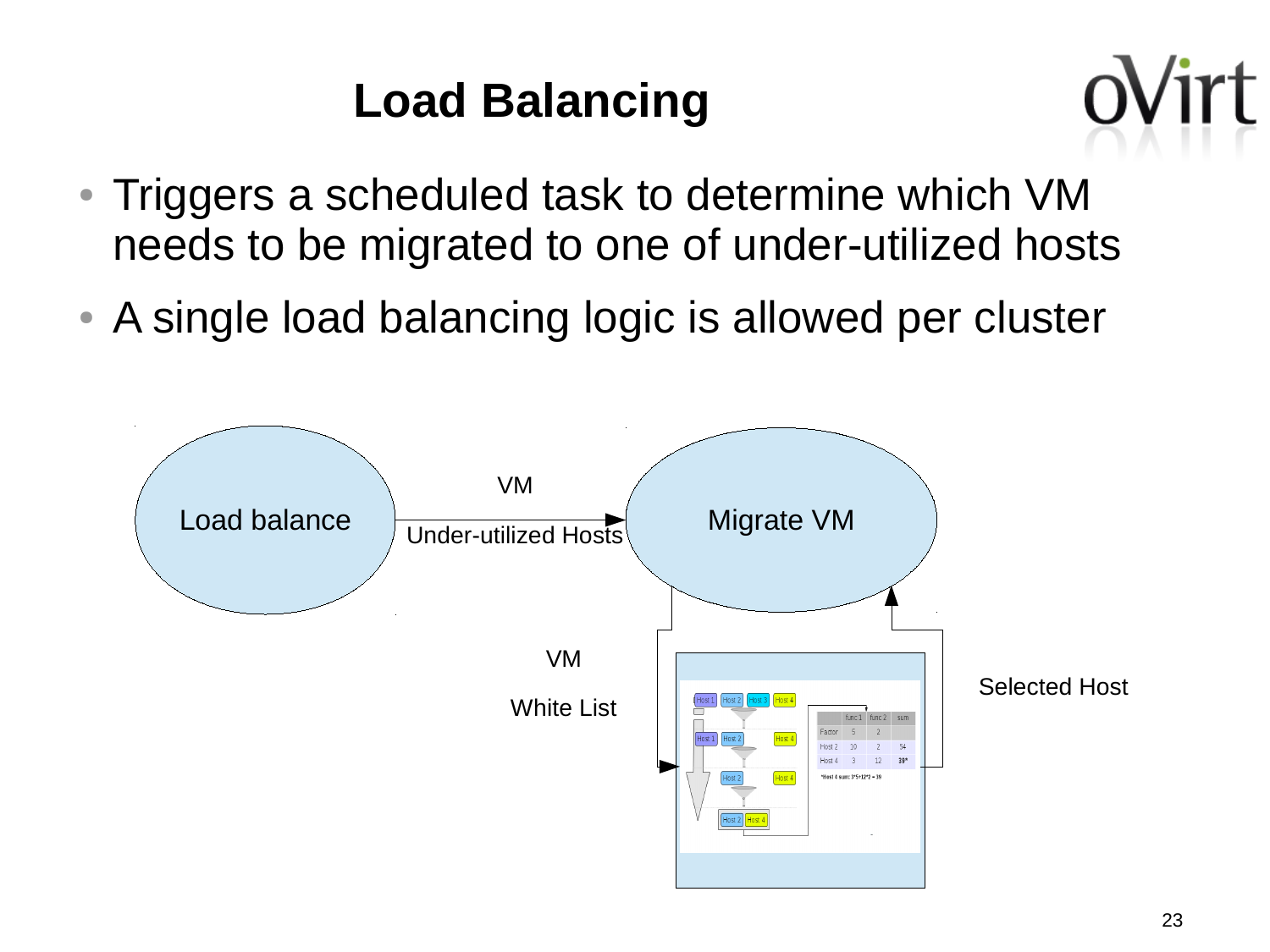# **Load Balancing (cont.)**

- For backward compatibility we have 2 predefined Load Balancing algorithms
	- Even Distribution:
		- Calculates over-utilized and under-utilized hosts according to upper CPU load threshold
		- Select a VM out of the over-utilized hosts.
		- Pass VM and under-utilized hosts to the scheduler
		- migrate VM to the host selected by the scheduler
	- Power Saving:
		- Same as Even Distribution, but with a second threshold for low CPU load
- External load balancing written in python can be loaded into engine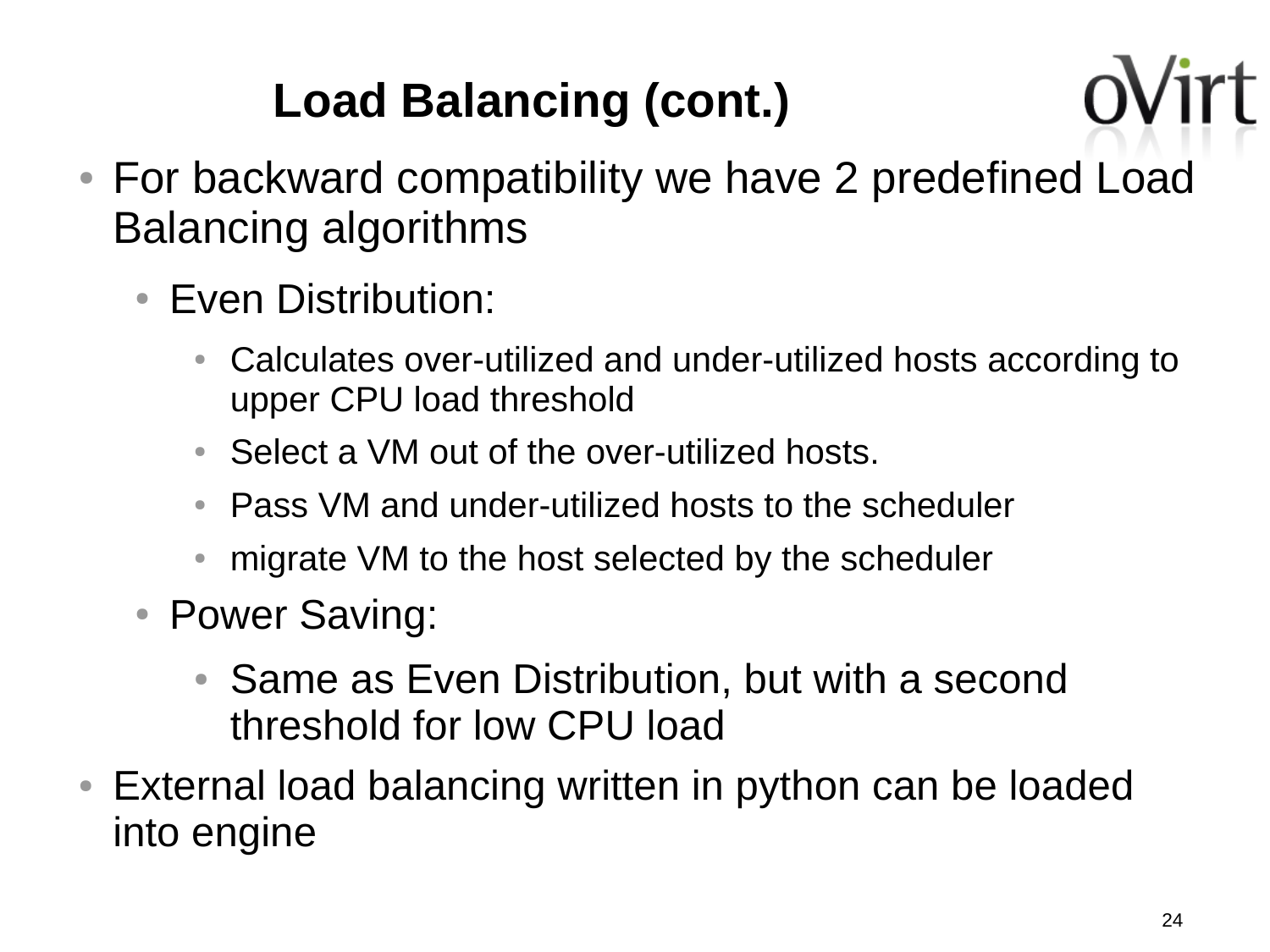#### **Load Balance (Sample)**



… same as previous

```
#iterate over them and decide which to balance from
over loaded host = None
white listed hosts = []for engine host in engine hosts:
    if(engine host):
        if (engine host summary active \leq maximum vm count):
            white listed hosts.append(engine host.id)
             cont inue
        if(not over loaded host or
                 over loaded host.summary.active
                 < engine host.summary.active):
            over loaded \overline{h}ost = engine host
if(not over loaded host):
    return
selected vm = None
#just pick the first we find
host vms = connection.vms.list("host="+over loaded host.name)
if host vms:
    selected vm = host \text{ vms}[\Theta].id
else:
    return
print (selected_vm, white_listed_hosts)
```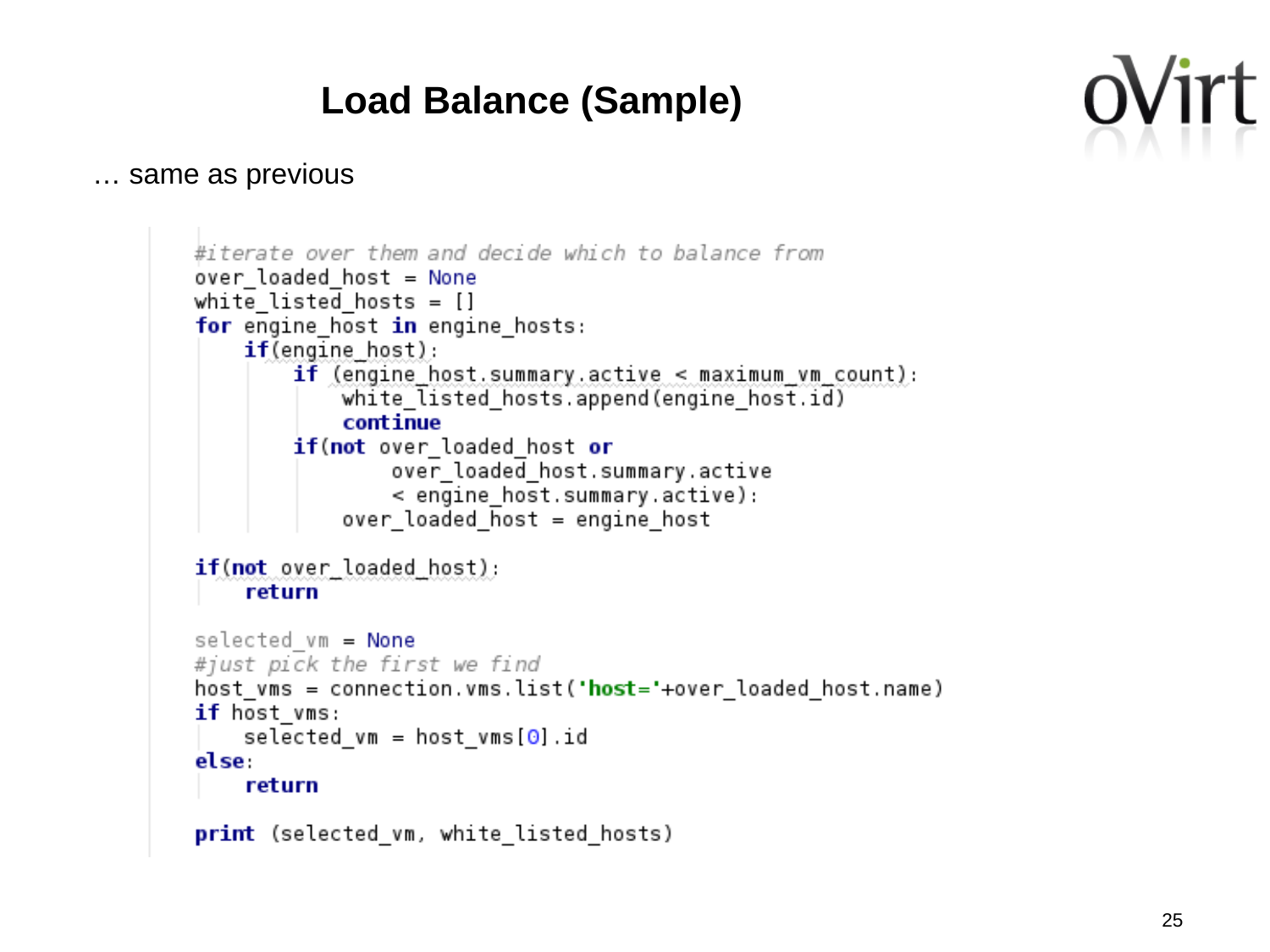#### **Load Balance (Sample)**



… same as previous

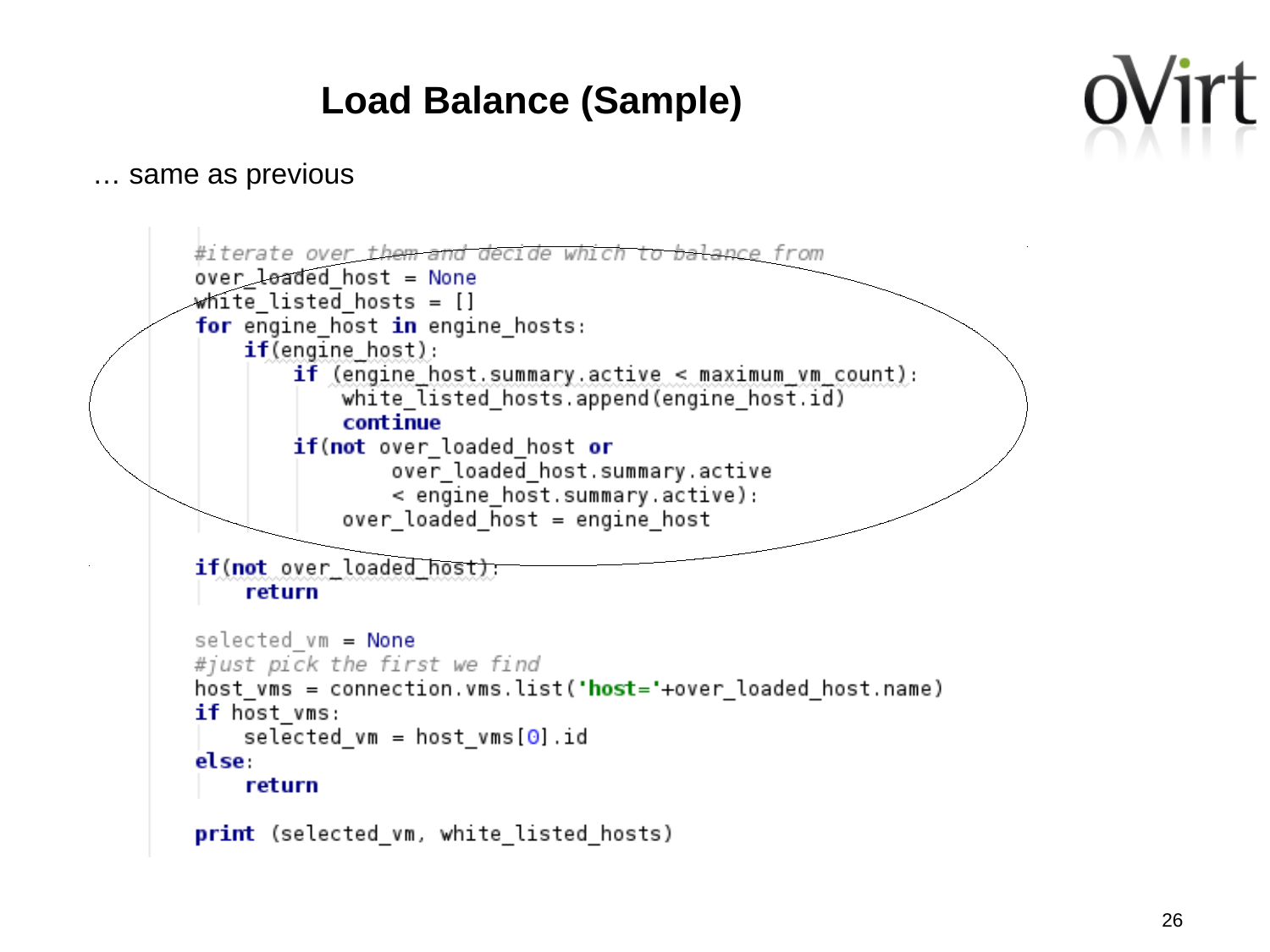#### **Load Balance (Sample)**



… same as previous

```
#iterate over them and decide which to balance from
over loaded host = None
white listed hosts = []
for engine host in engine hosts:
    if(engine host):
        if (engine host summary active \leq maximum vm count):
            white listed hosts.append(engine host.id)
             cont inue
        if(not over loaded host or
                 over loaded host.summary.active
                 < engine host.summary.active):
             over loaded \overline{h}ost = engine host
if(not over loaded host):
    return
selected vm = None
#just pick the first we find
host vms = connection.vms.list("host="+over loaded host.name)
if host vms:
    selected vm = host \text{ vms}[\Theta].id
else.
    return
print (selected_vm, white_listed_hosts)
```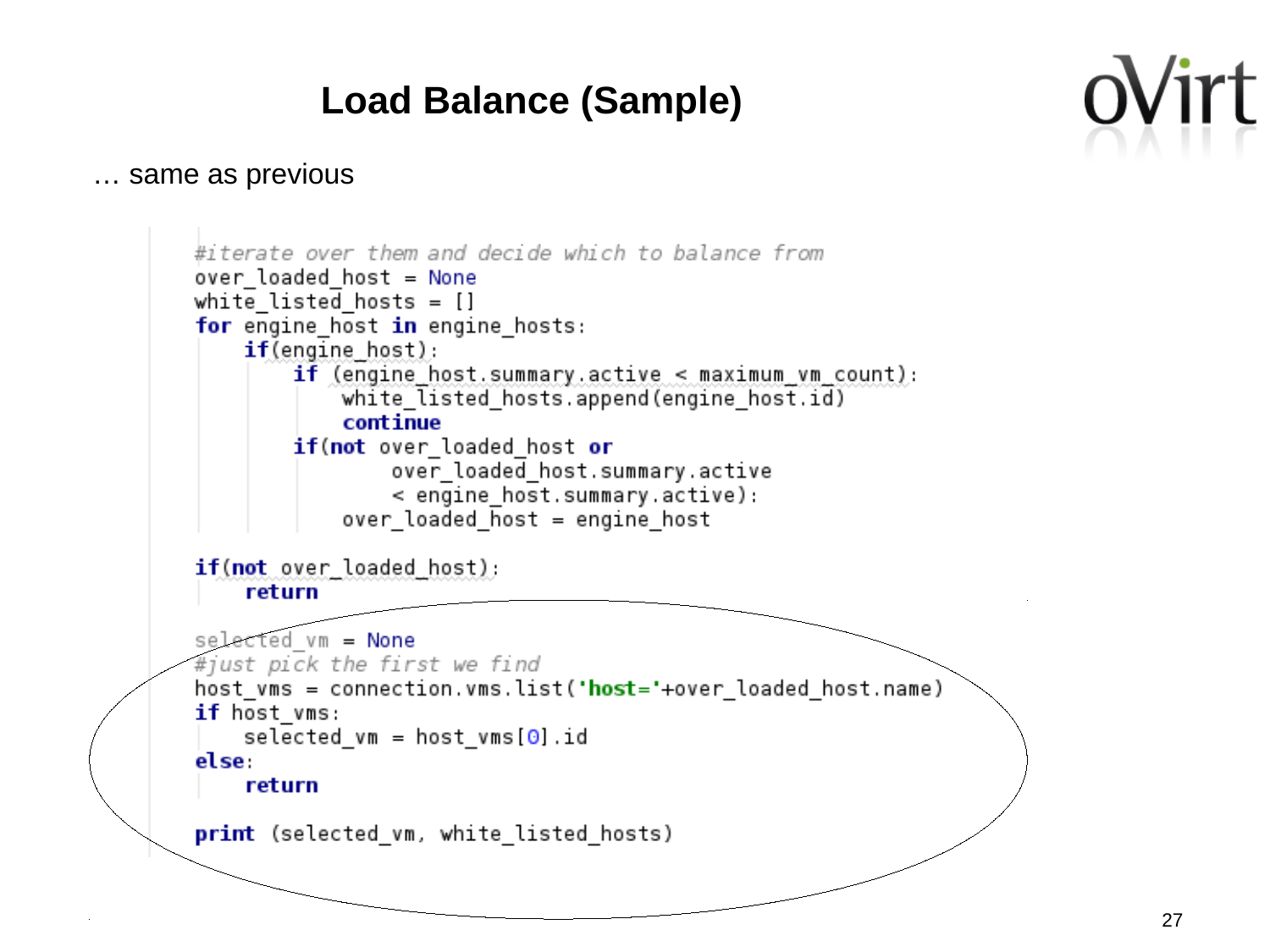

### **Q&A for 1st part\*?**

\* Coming up: internal implementation...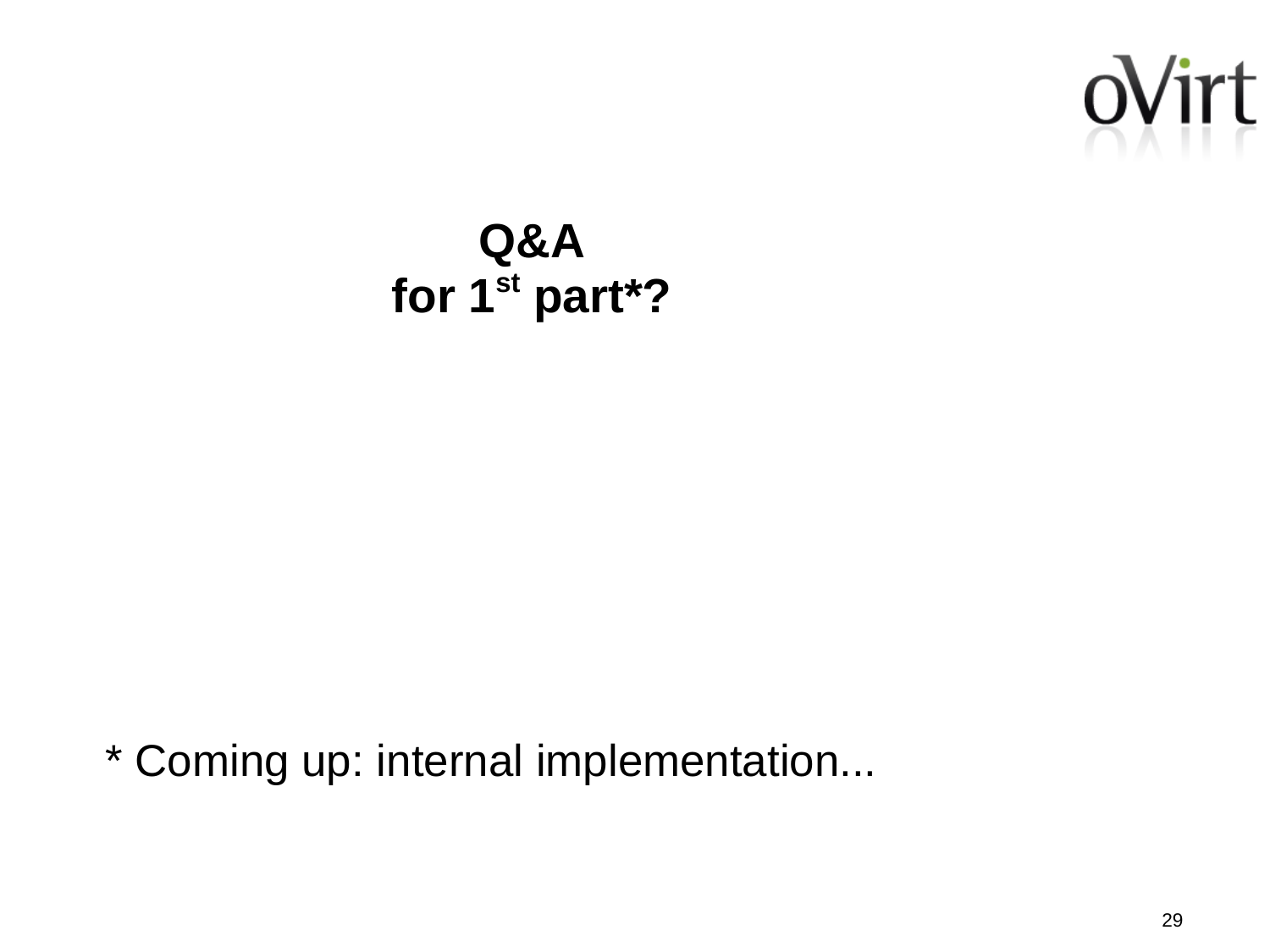### **Engine Implementation: Policy Unit**



- New Entity
- Basic logical building block for scheduling, a set of policy units construct a cluster policy
- Holds meta-data for a single policy logic:
	- Each logic can represent Filter or Weight or balancing module
- Internal policy units (pin to host, memory, etc.) are predefined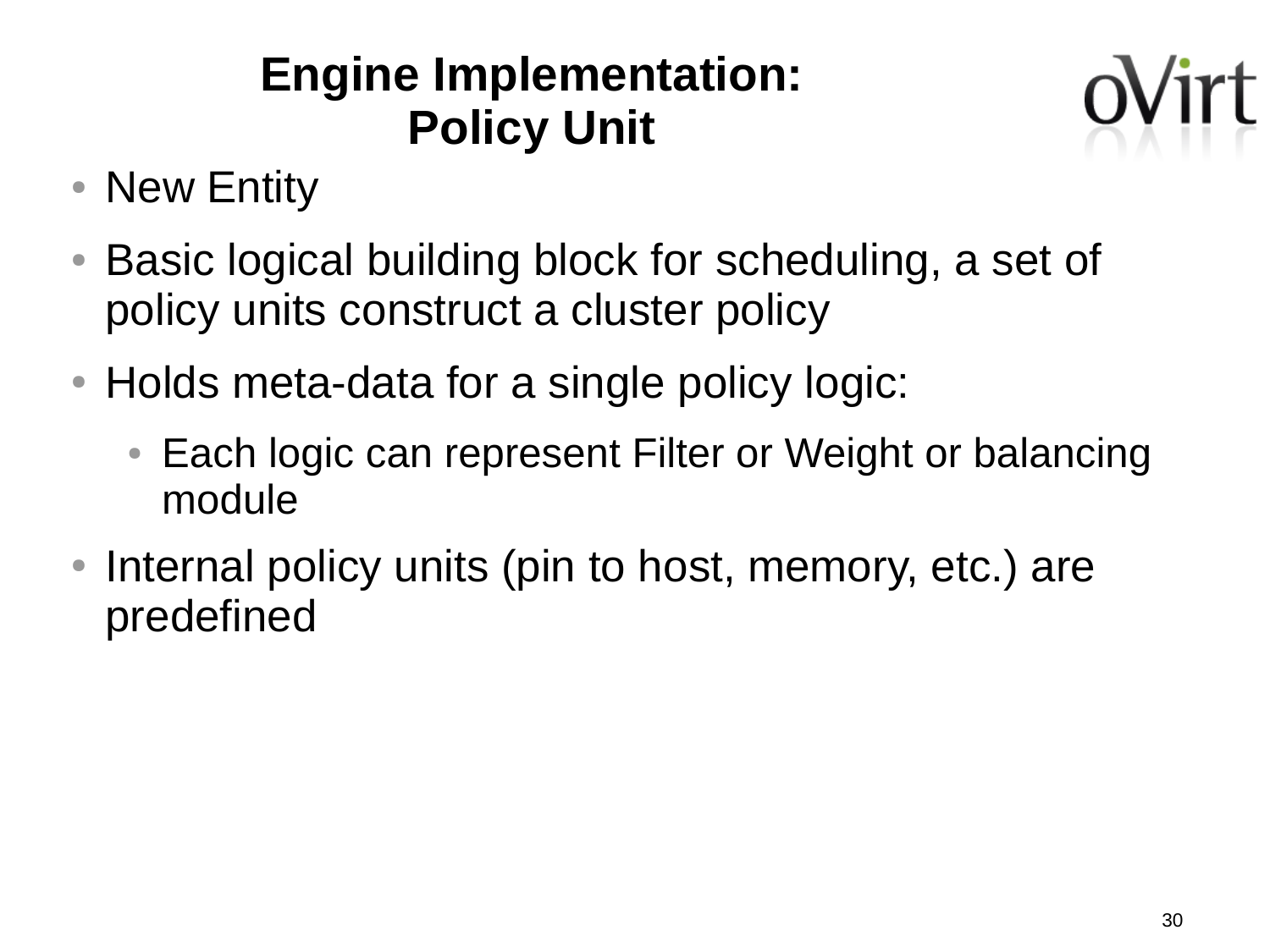# **Policy Unit (cont.)**



### ● Structure

- name (based on class name)
- description (used for tool-tips)
- type: filter/weight module/load balancing
- is internal: represents either internal or external units.
- Allow custom properties per unit (key1=regex1;key2=regex2)
- In case there is inconsistency between external units to DB stored (and used) units, the unit is marked as disabled.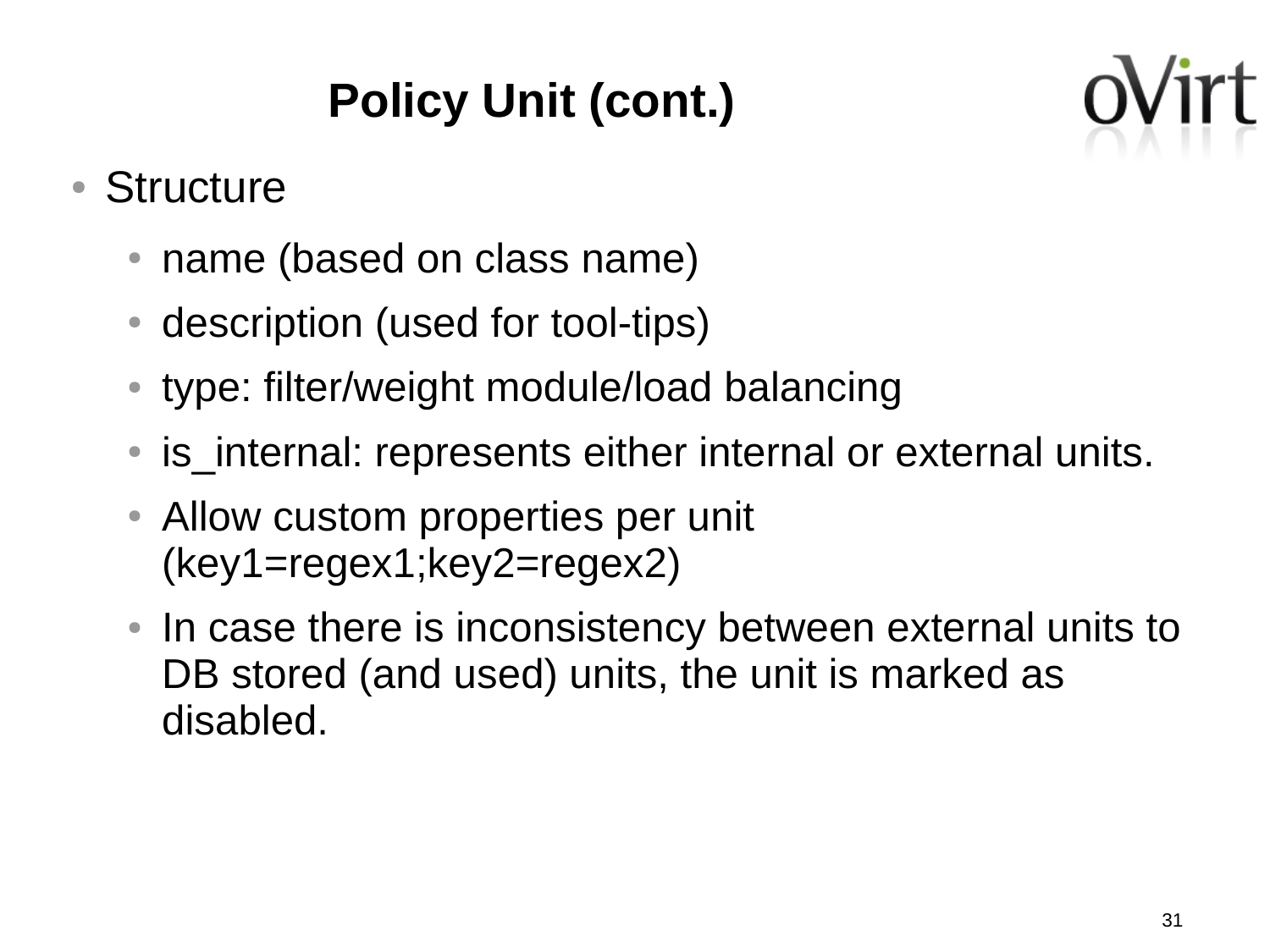# **Cluster Policy**



- New Entity
- Holds a collection of policy units to form a cluster's scheduling policy
- Each cluster policy can be attached to multiple clusters, and its custom parameters can be overridden
- Former policies (None, Evenly Distribution and Power Saving) are migrated to the new arch as predefined cluster policies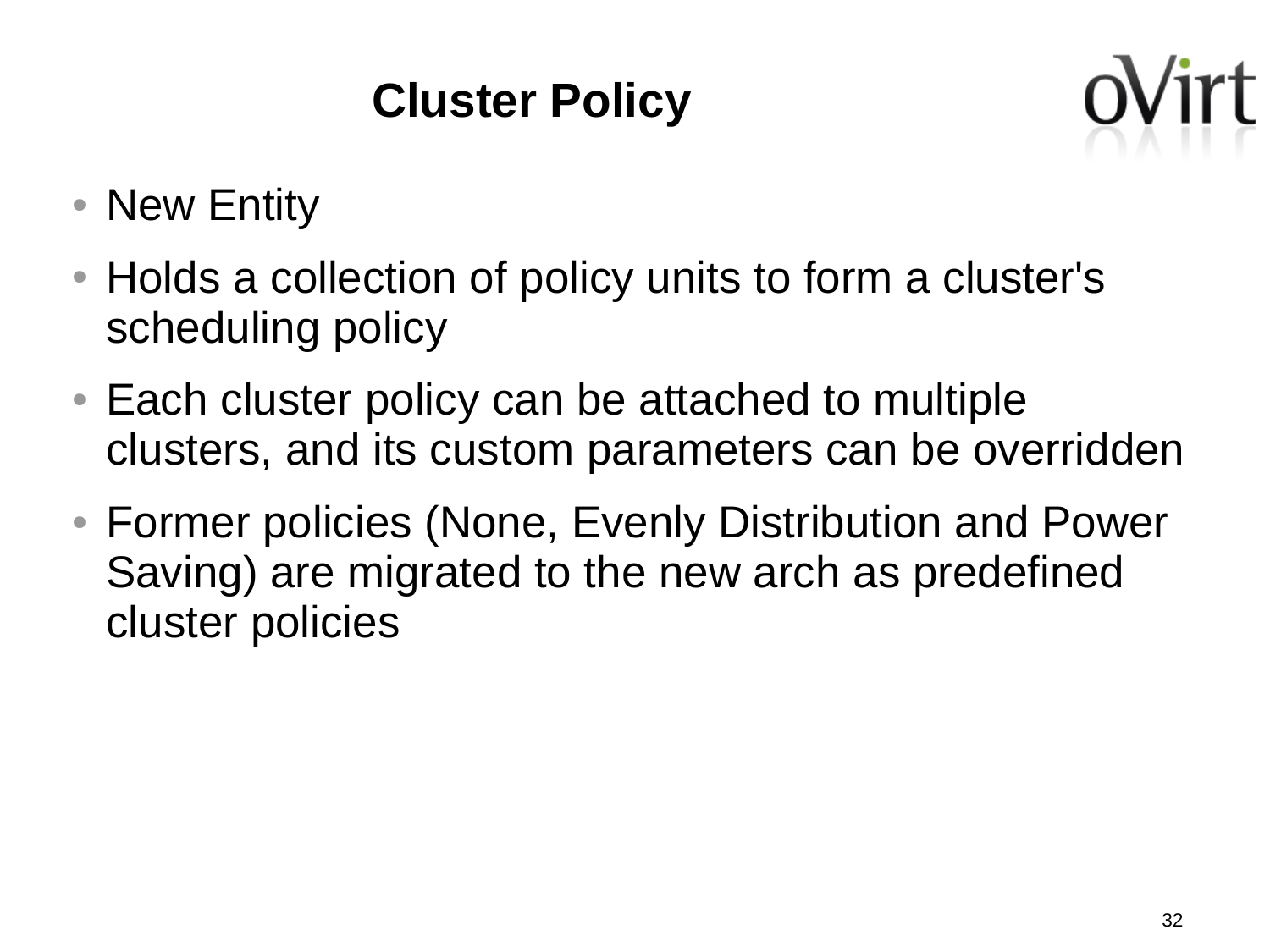# **Cluster Policy (cont.)**



- Structure
	- name
	- description
	- list of filters
		- Execution order is insignificant
		- Optional: Filter position (one filter may be set to run first, and one last)
	- list of weight modules and factors
	- single load balancing logic
	- allows to set custom properties per policy according to policy units.
	- is locked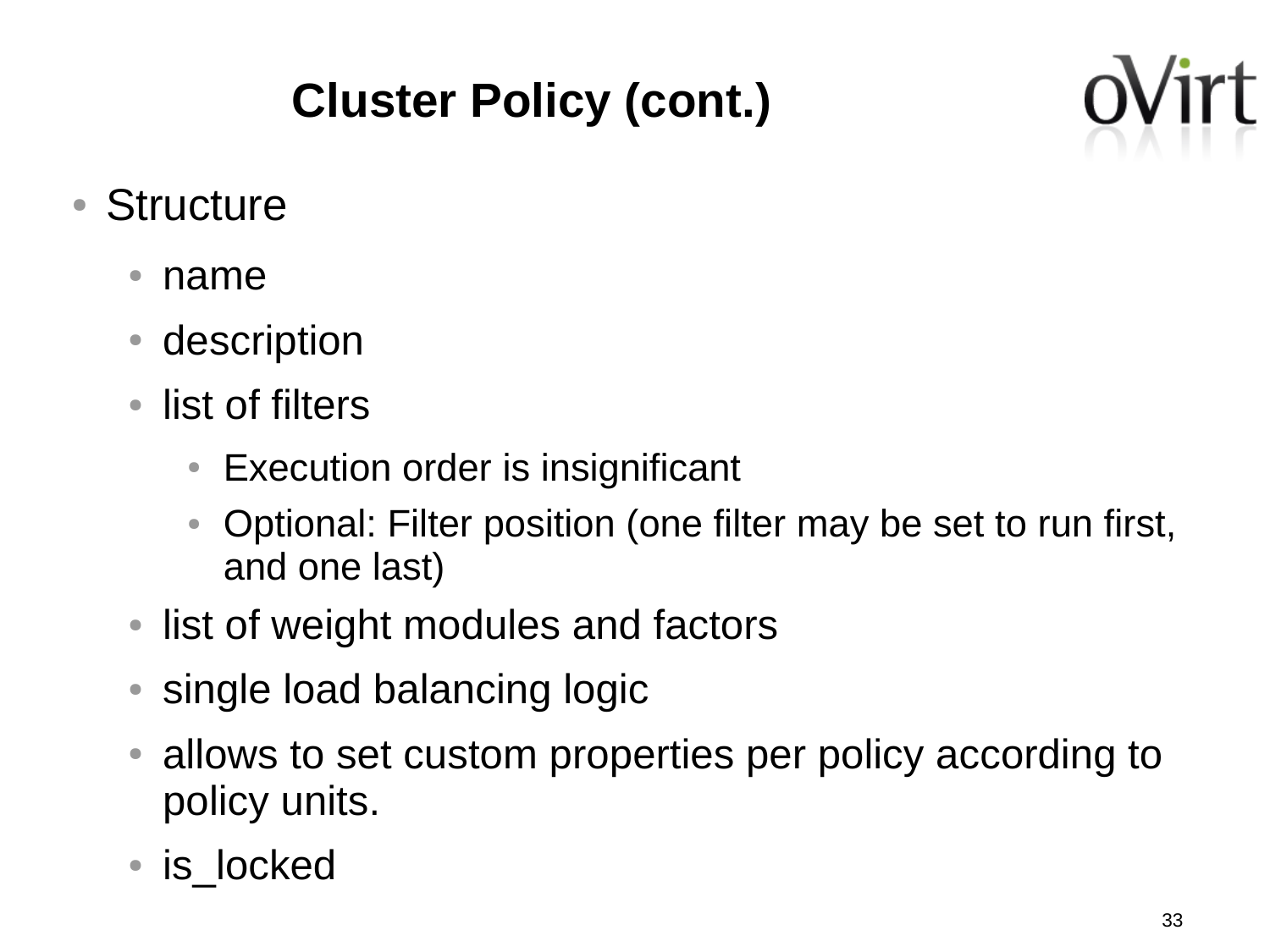### **Cluster Policy Management**



oVirt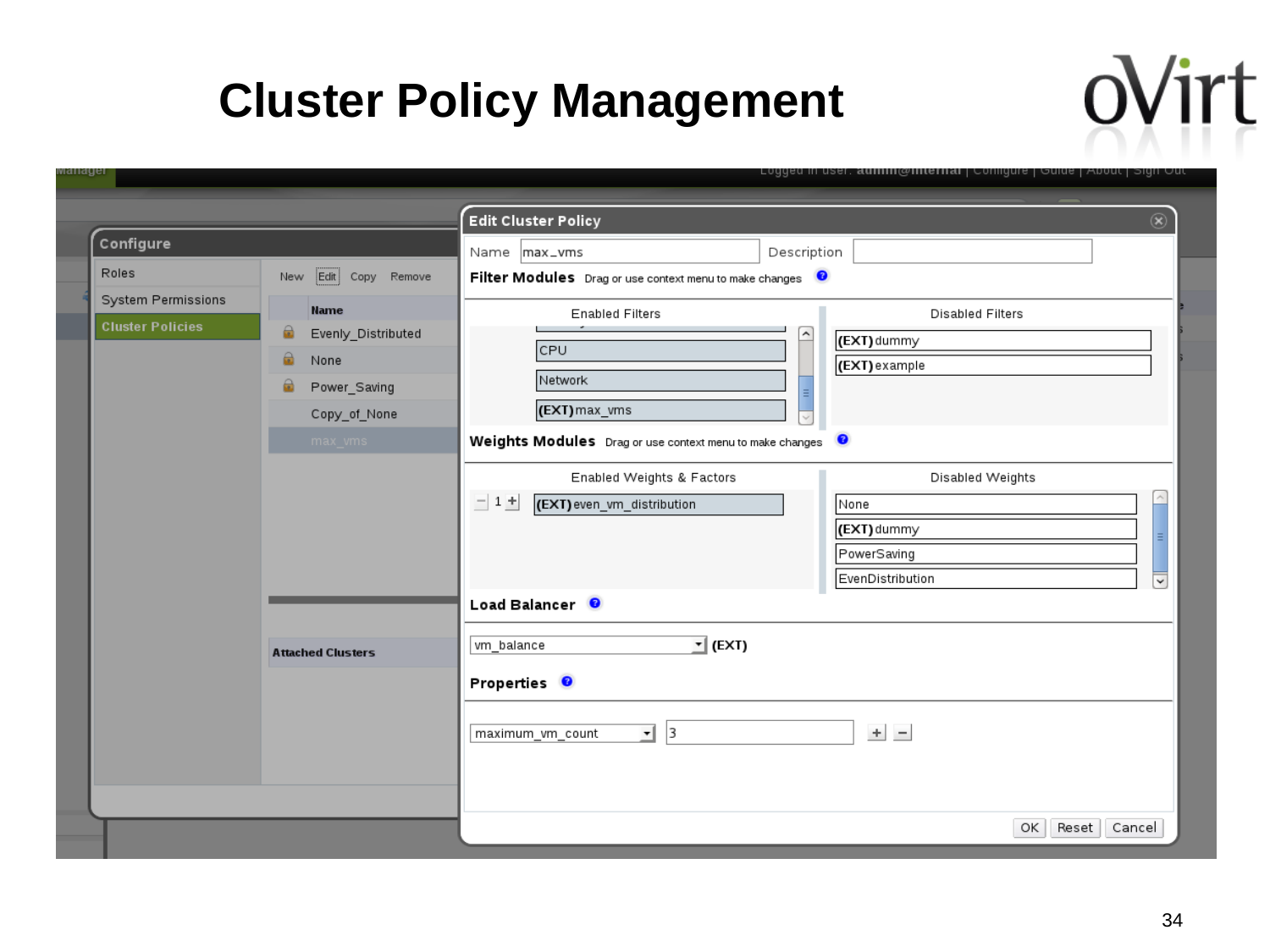### **Attach Cluster Policy**

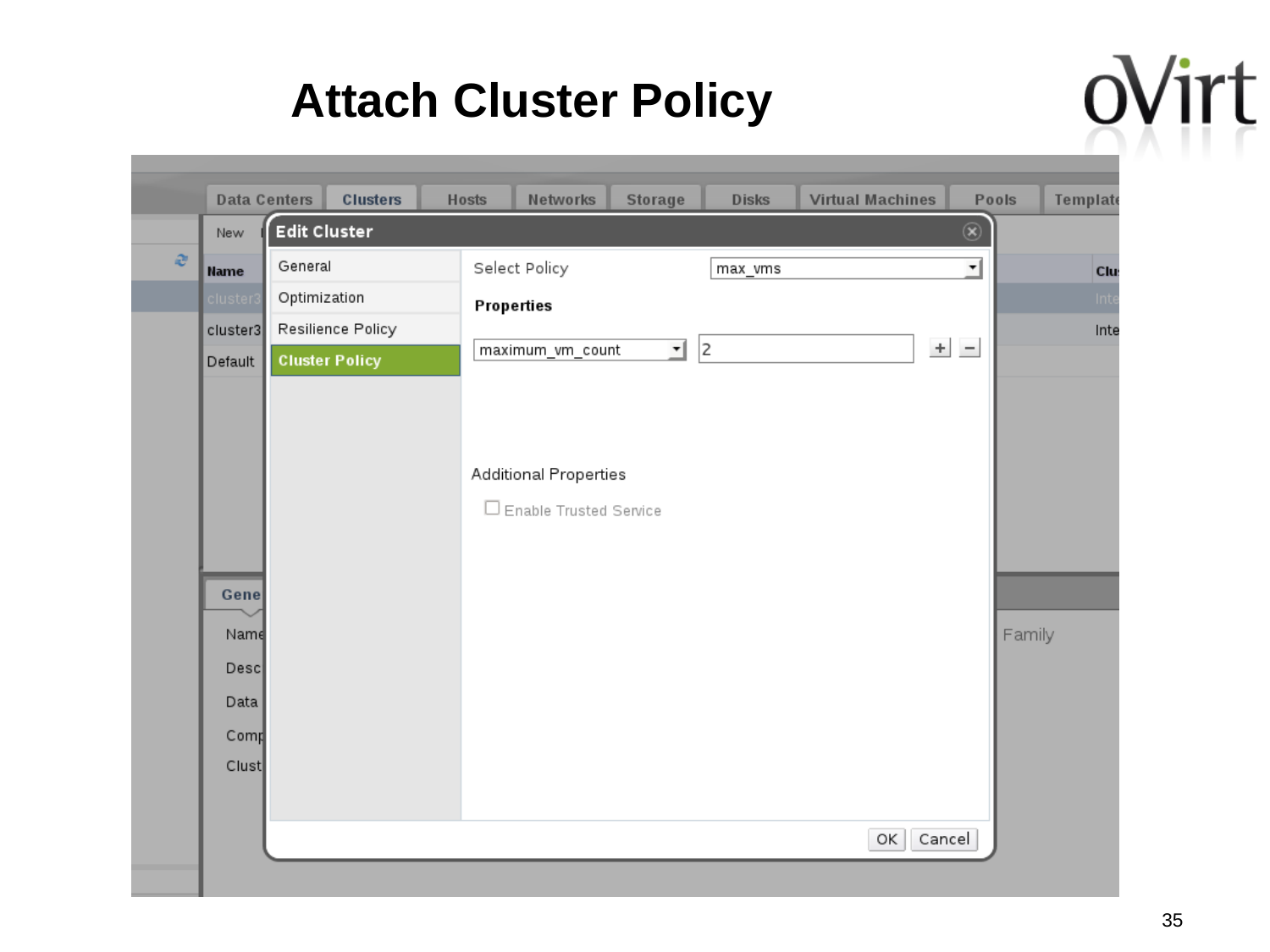### **Scheduling Manager**



- We define a new singleton object, SchedulingManager
- Responsible for all scheduling activities
- Initialize scheduled Load Balancing Task
	- According to engine configuration (enabled, interval)
- Serves run/migrate VM scheduling requests
- Loads and holds policy units and cluster policies
- Interacts with external scheduler proxy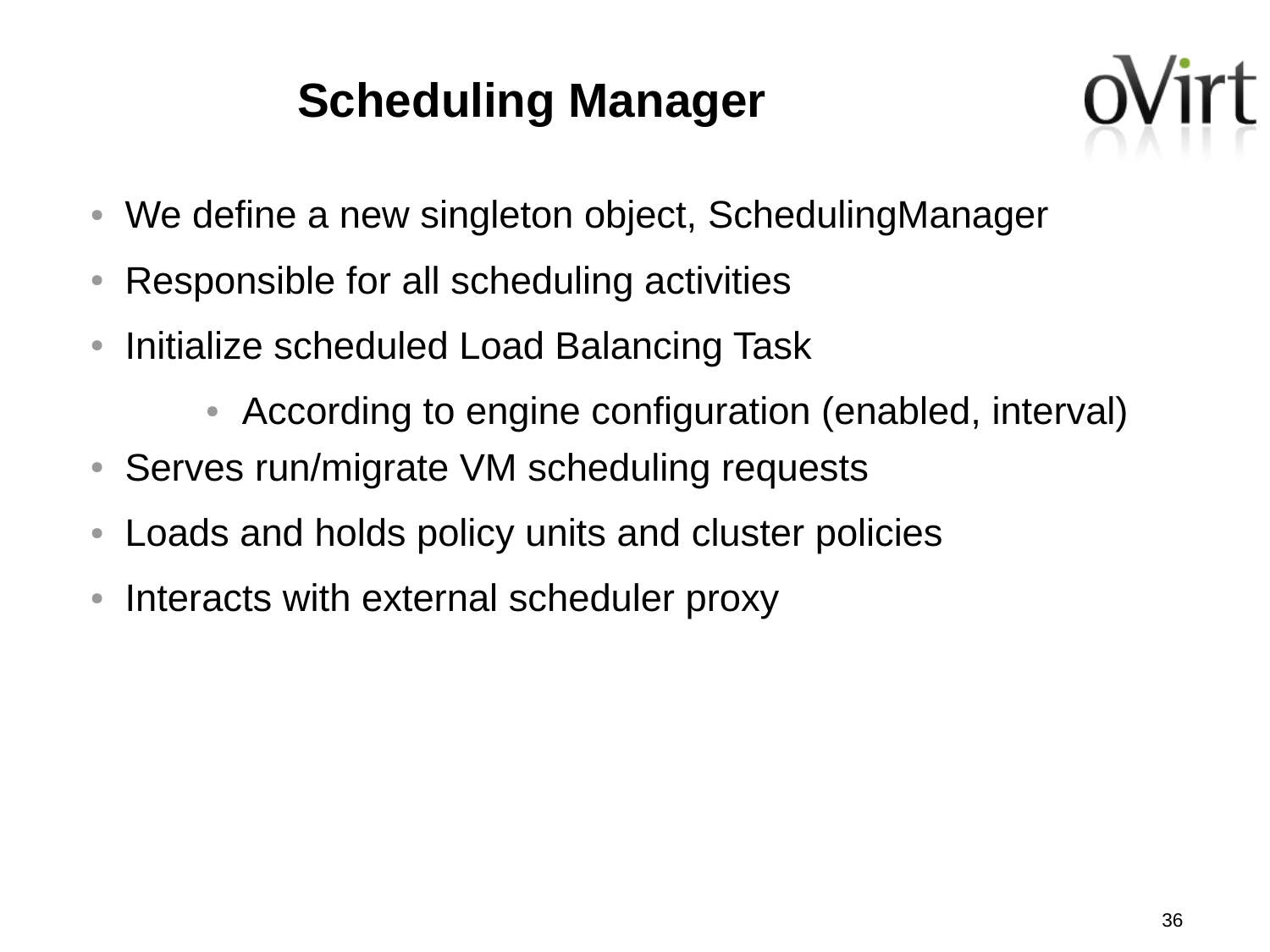### **Scheduling Manager (cont.)**



- Loads Policy Units & cluster policies
	- Loads from DB all stored entities to memory maps.
	- External (if needed):
		- Run Discover command (in a separate thread) to fetch all available external policy units.
		- Compares loaded policy units with discovered ones.
			- Missing modules mark as disabled.
			- New are added to DB.
			- Modified are updated in DB.
		- Refresh policy units in memory cache.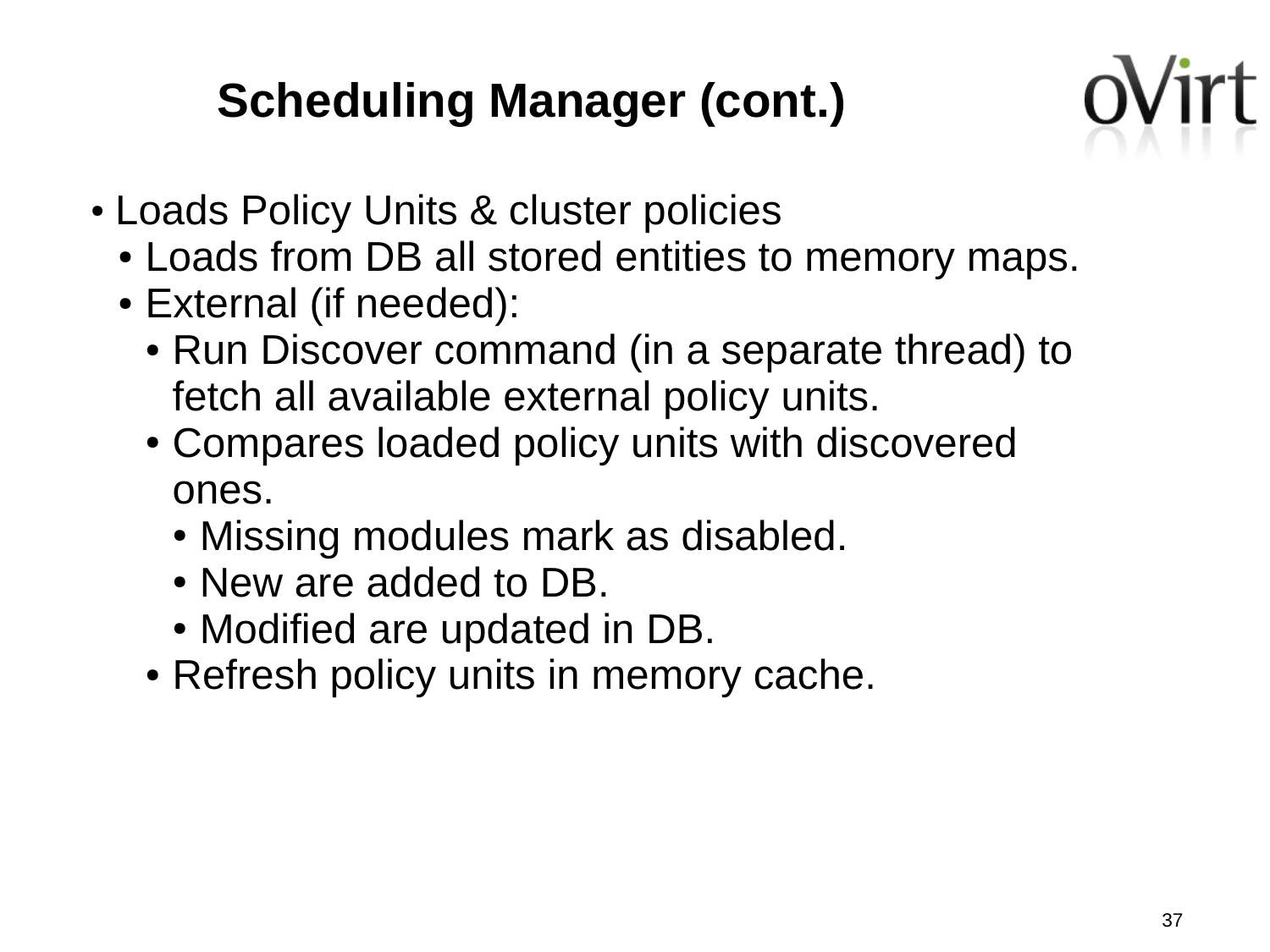### **Flow: Schedule Request**





Release lock and return best Host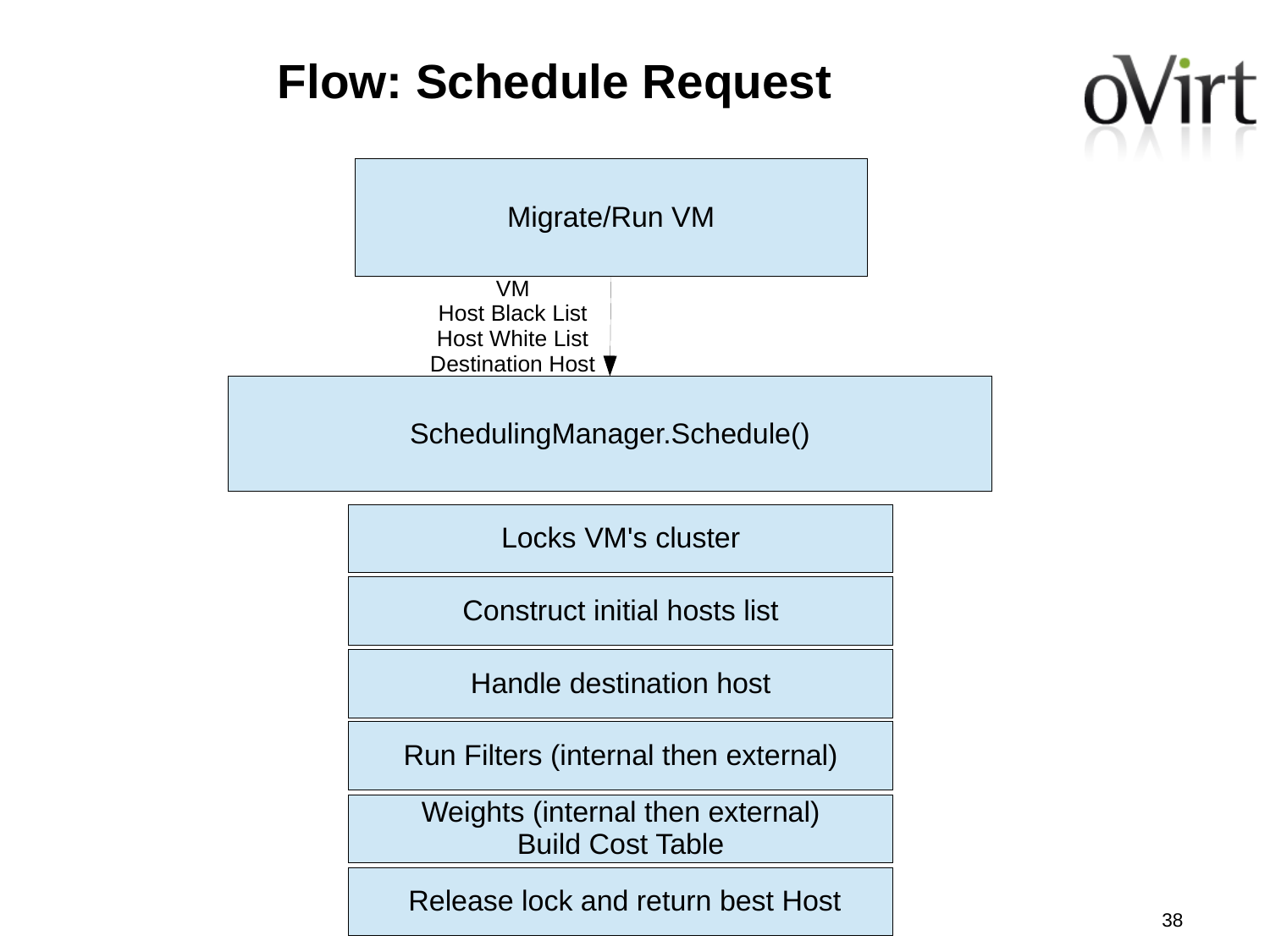# **DB Upgrade**



- Insert predefined policy units
- Insert Predefined Cluster Policies for Even Distribution, Power Saving and No Balancing
	- Each predefined cluster policy is made of internal policy units
- Each cluster will point to a cluster policy according to its selection algorithm.
- Other selection algorithm parameters will be migrated to a properties map.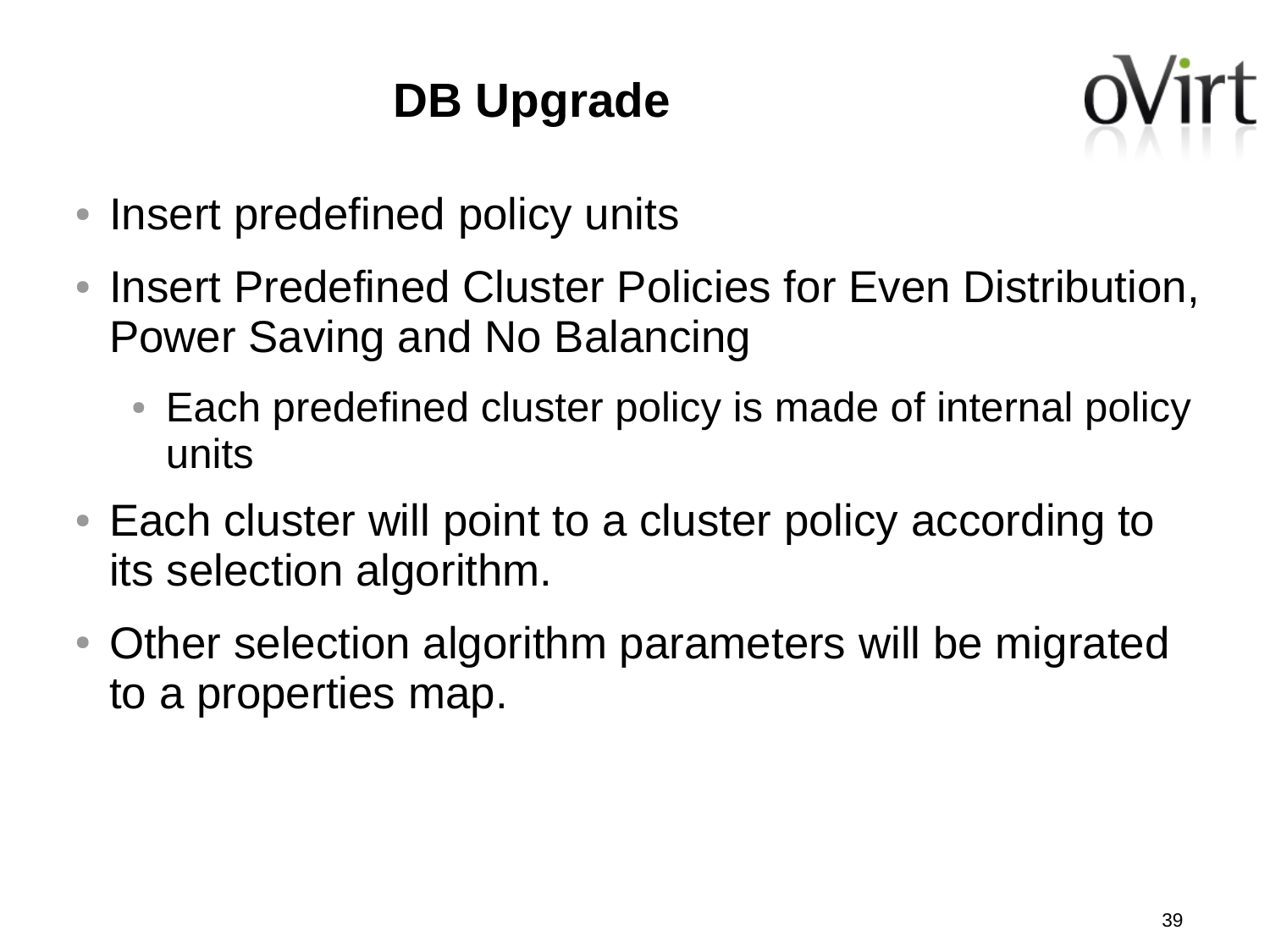### **External Scheduler**



- External service written in python and run as a separate process from the engine
- Why do we need it?
	- Engine safety
	- Should allow other languages
	- Going forward we may suggest SaaS (Scheduling as a Service)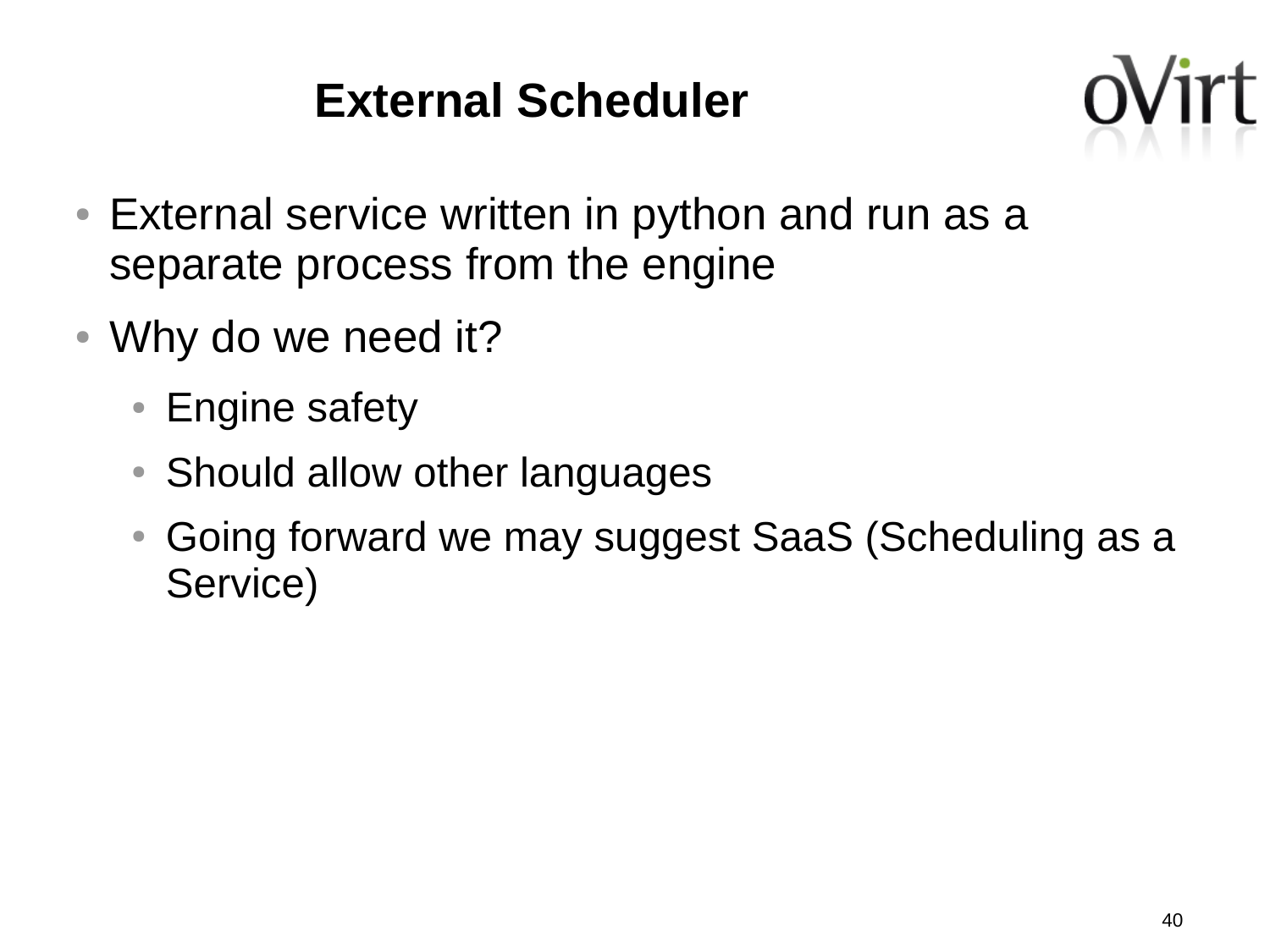### **External Scheduler (cont.)**



- Packaged as ovirt-scheduler-proxy RPM, which is optional (not installed by default).
- Initialization
	- Service Start
	- Analyze
	- Publishing Internal API (Starting XML-RPC Server)
	- Waiting for engine calls
		- Discover

 $\bullet$  ...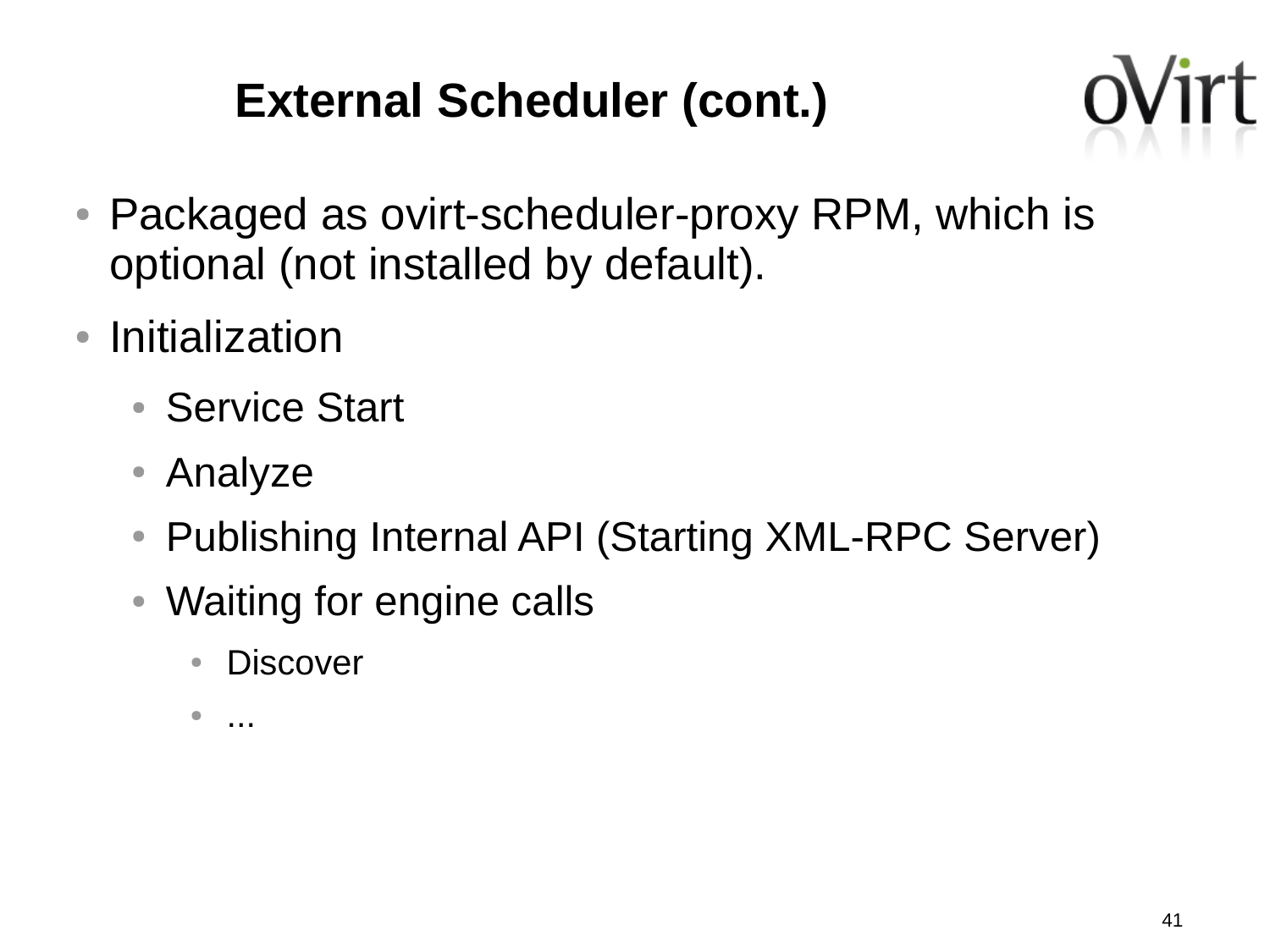## **External Code Representation**



- Init:
	- Scan /usr/share/ovirtscheduler-proxy/plugins for \*.py
		- Analyze for filters/weights/balance
		- Cache results
- Discover: return cached results

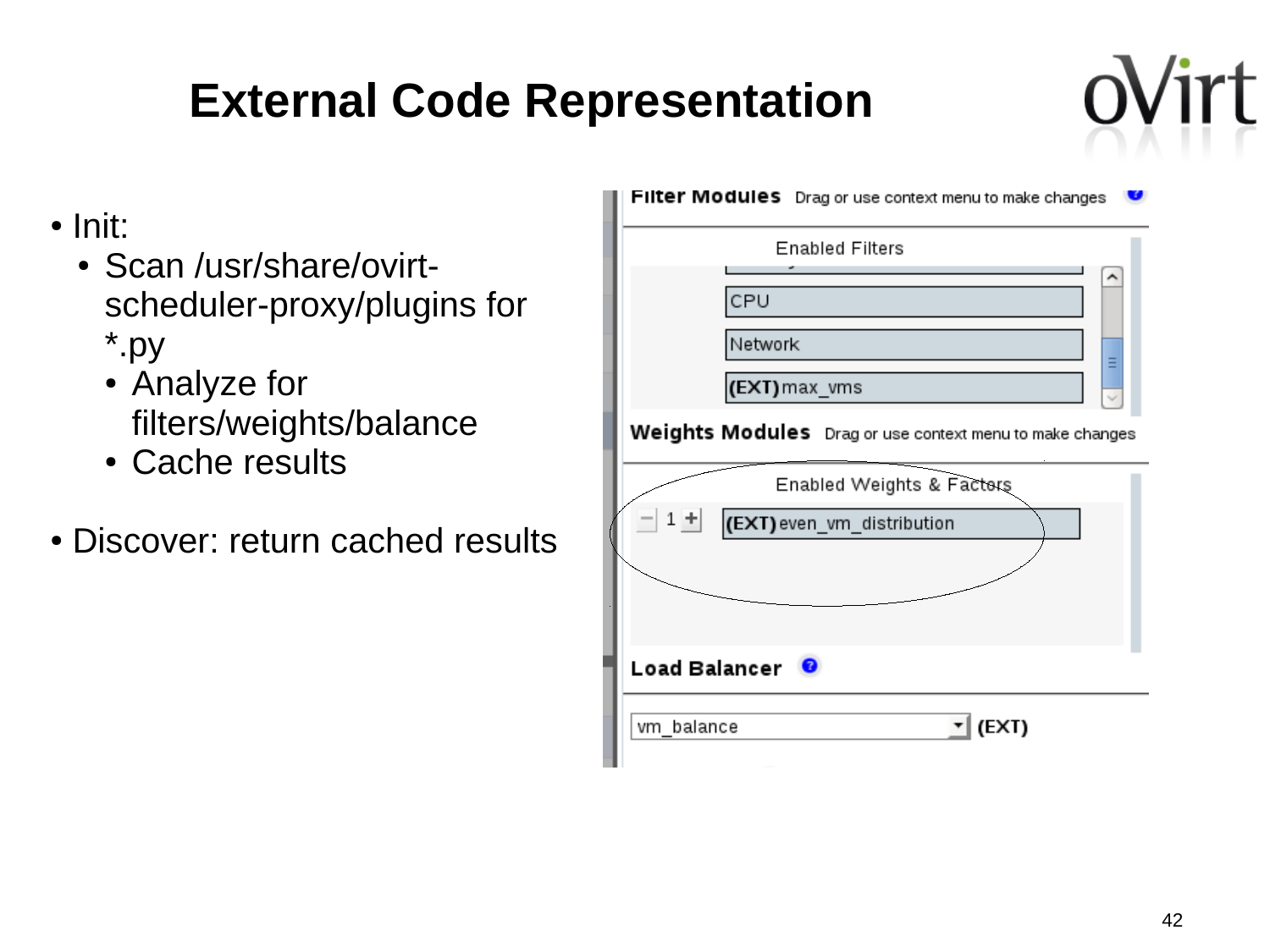## **External Scheduler (cont.)**



- RunFilters (or Weights/Balance)
	- Filters names
	- UUIDs as parameters, args map
- Start process for each Filter
	- Pass parameters in process initialization
	- Wait (with timeout) for process
	- Communicate using stdout/stderr to get results
- Aggregate results for all processes
- Return result to engine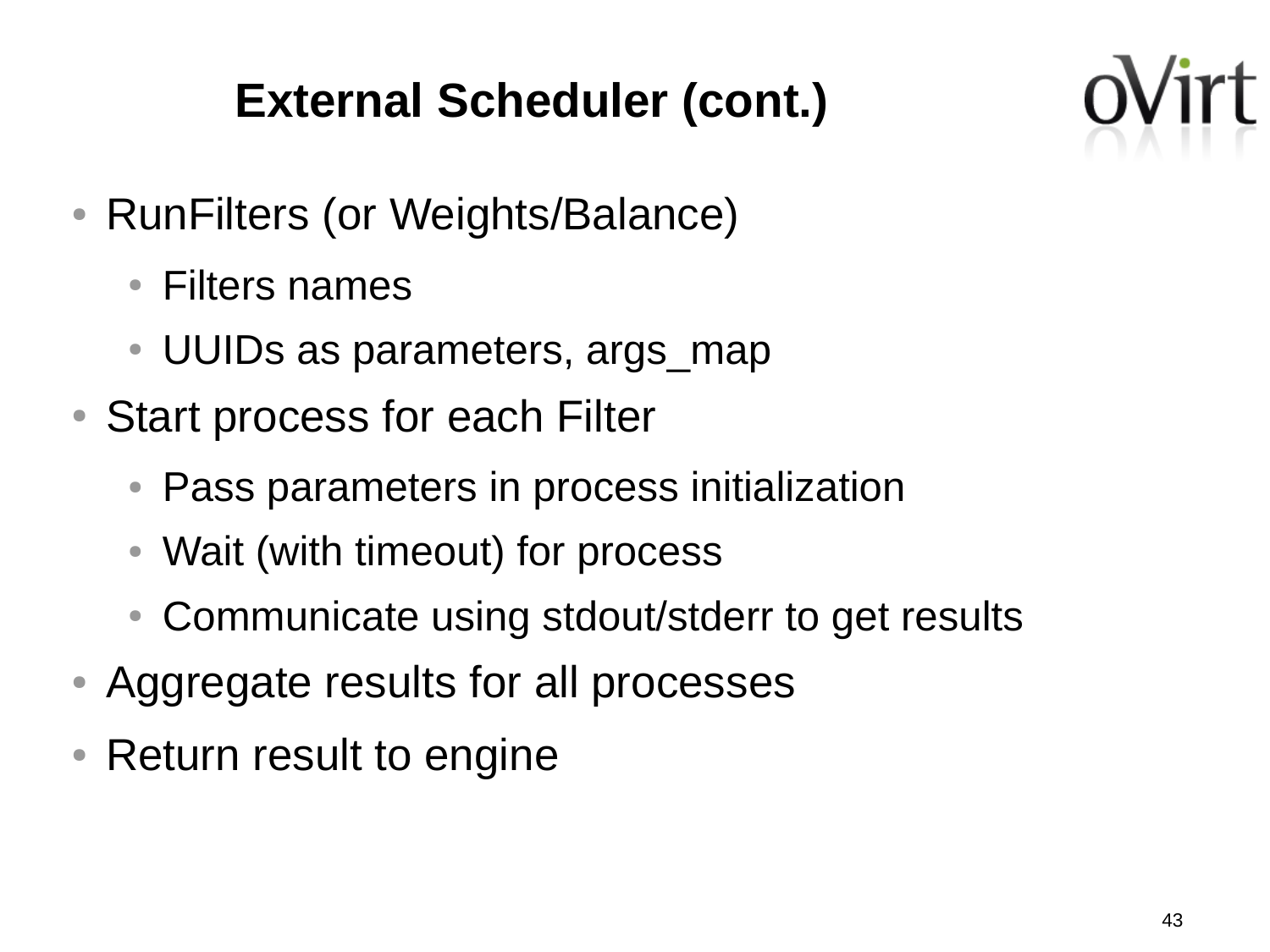### **Future**



- Schedule multiple VMs
- Loadable Java plug-ins
- SaaS: Scheduling as a service, which will allow us several scheduling services